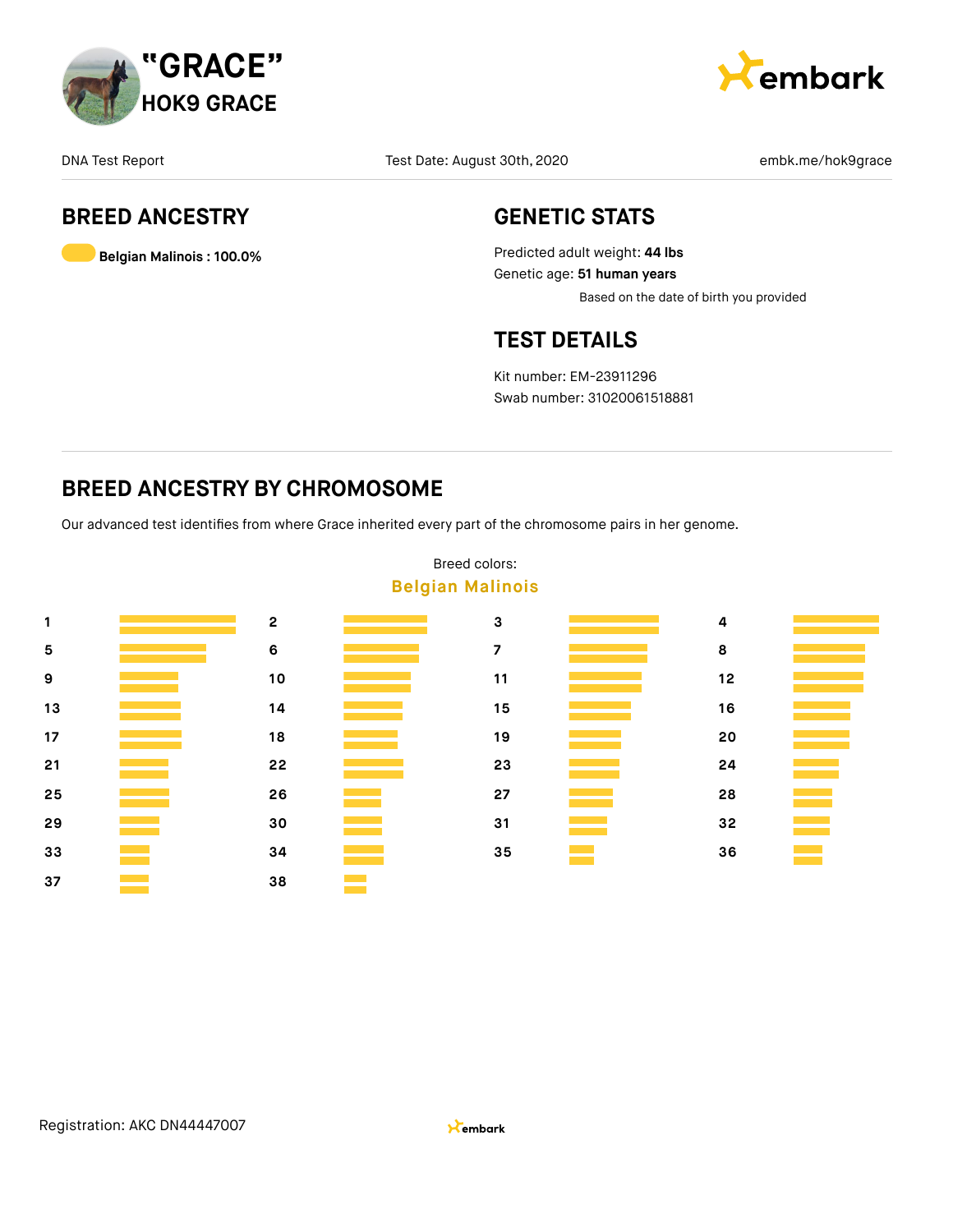



embark

### **BELGIAN MALINOIS**

The Belgian Malinois is the ultimate working dog. They were developed during the late 1800's in Belgium with the intent of creating a highly intelligent dog with a very strong work ethic. The breed has made a statement through its work in the police force and the military. Malinois were Belgium's first police dogs. American servicemen brought these dogs back to the United States after World War I with the desire to incorporate them into the military. This is a very smart breed that requires a strong owner in order to tackle their intelligence. Malinois have boundless energy, but can thrive anywhere so long as they are thoroughly exercised on a daily basis. Their double coat, unfortunately, can result in quite a bit of shedding. These are people oriented dogs that want to be included in all family happenings.

### **Fun Fact**

The Belgian Malinois gets its name from the Belgian city of Maline, from where the breed originated.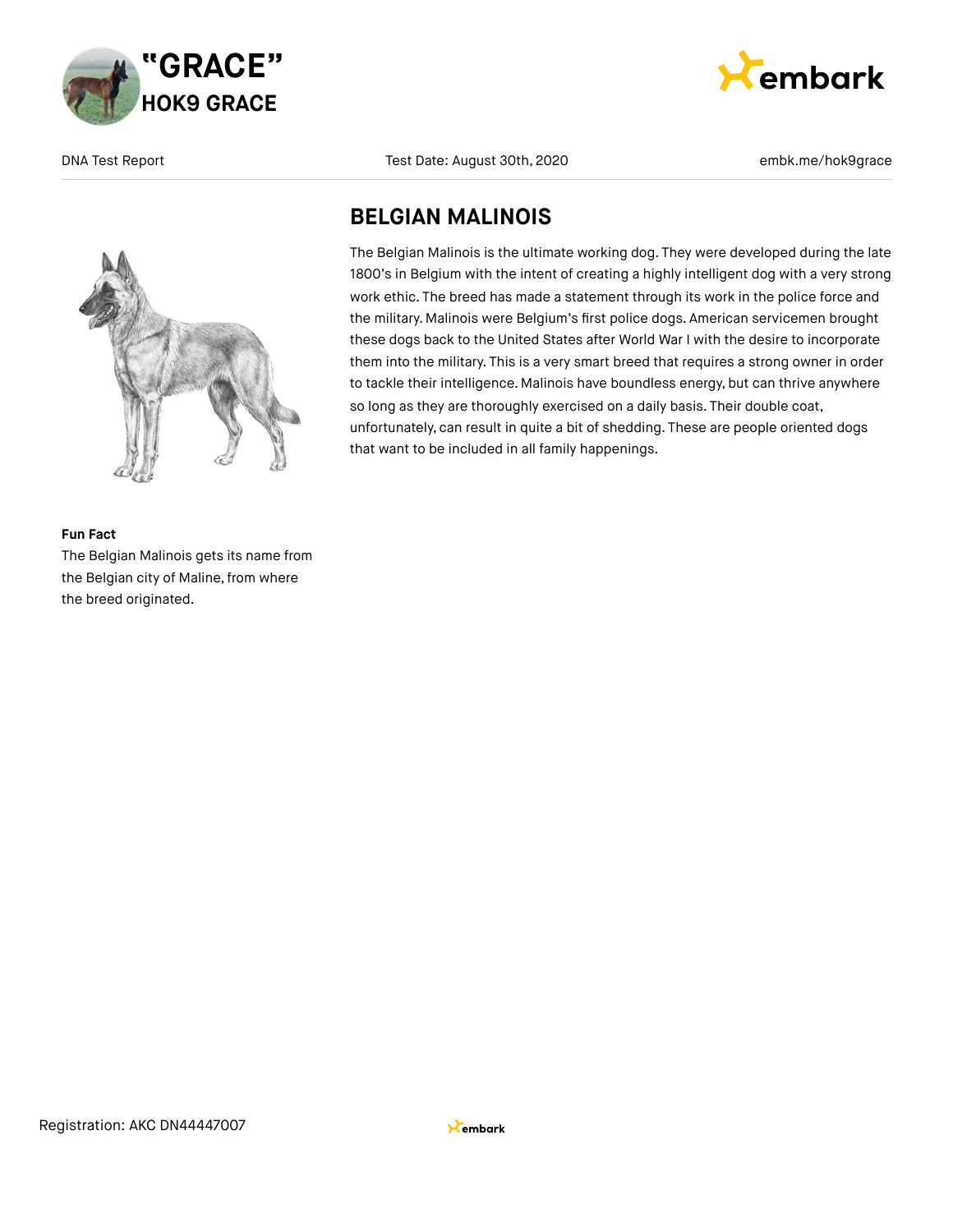



# **MATERNAL LINE**



Through Grace's mitochondrial DNA we can trace her mother's ancestry back to where dogs and people first became friends. This map helps you visualize the routes that her ancestors took to your home. Their story is described below the map.

### **HAPLOGROUP: B1**

B1 is the second most common maternal lineage in breeds of European or American origin. It is the female line of the majority of Golden Retrievers, Basset Hounds, and Shih Tzus, and about half of Beagles, Pekingese and Toy Poodles. This lineage is also somewhat common among village dogs that carry distinct ancestry from these breeds. We know this is a result of B1 dogs being common amongst the European dogs that their conquering owners brought around the world, because nowhere on earth is it a very common lineage in village dogs. It even enables us to trace the path of (human) colonization: Because most Bichons are B1 and Bichons are popular in Spanish culture, B1 is now fairly common among village dogs in Latin America.

### **HAPLOTYPE: B95**

Part of the B1 haplogroup, we see this haplotype most frequently in mixed breed dogs.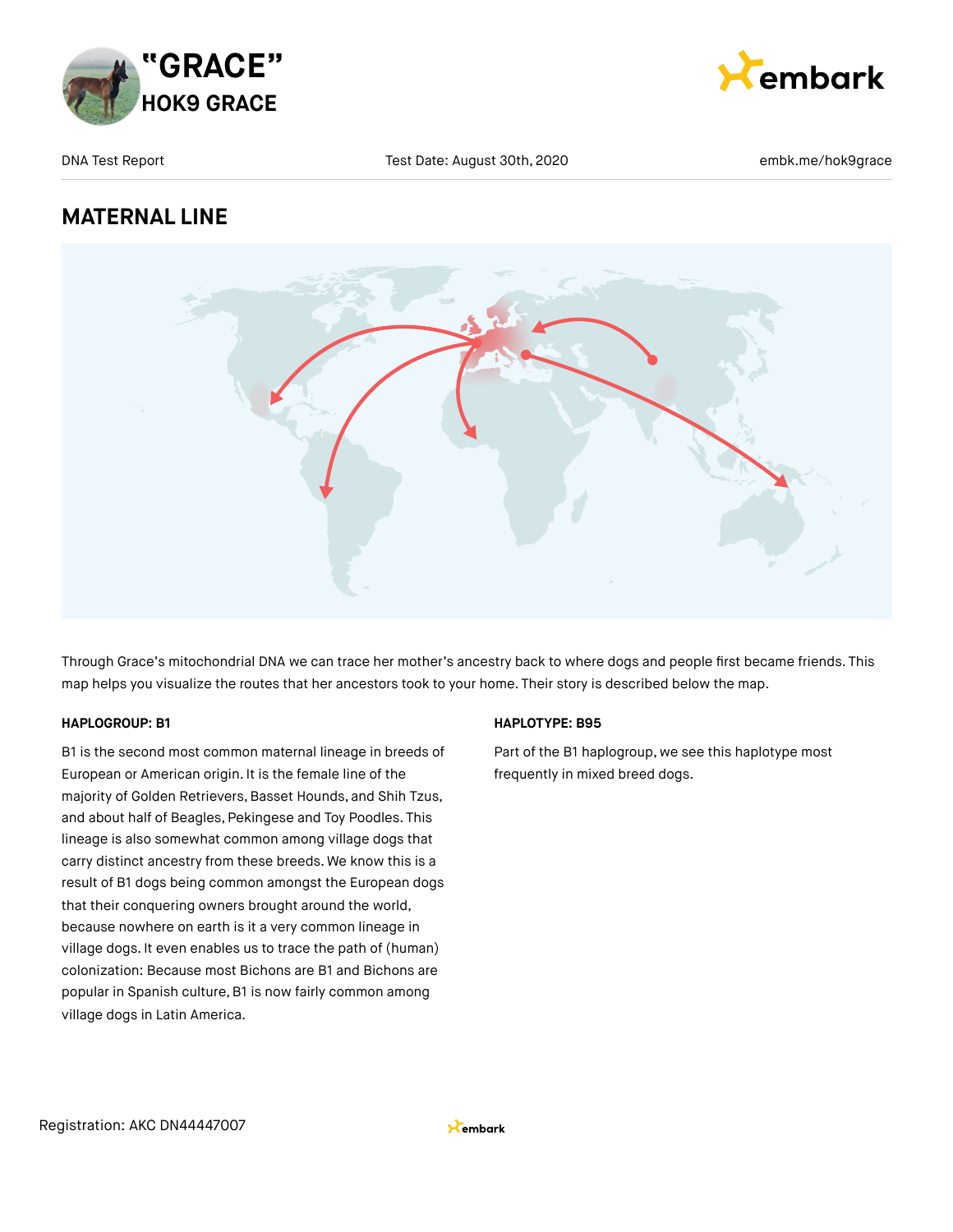

### **TRAITS: COAT COLOR**

**TRAIT RESULT**

### **E Locus (MC1R)**

The E Locus determines if and where a dog can produce dark (black or brown) hair. Dogs with two copies of the recessive **e** allele do not produce dark hairs at all, and will be "red" over their entire body. The shade of red, which can range from a deep copper to yellow/gold to cream, is dependent on other genetic factors including the Intensity loci. In addition to determining if a dog can develop dark hairs at all, the E Locus can give a dog a black "mask" or "widow's peak," unless the dog has overriding coat color genetic factors. Dogs with one or two copies of the **Em** allele usually have a melanistic mask (dark facial hair as commonly seen in the German Shepherd and Pug).Dogs with no copies of **Em** but one or two copies of the **Eg** allele usually have a melanistic "widow's peak" (dark forehead hair as commonly seen in the Afghan Hound and Borzoi, where it is called either "grizzle" or "domino").

#### **K Locus (CBD103)**

The K Locus **K<sup>B</sup>** allele "overrides" the A Locus, meaning that it prevents the A Locus genotype from affecting coat color. For this reason, the **K<sup>B</sup> allele is referred to as the "dominant** black" allele. As a result, dogs with at least one **K<sup>B</sup> allele will usually have solid black** or brown coats (or red/cream coats if they are **ee** at the E Locus) regardless of their genotype at the A Locus, although several other genes could impact the dog's coat and cause other patterns, such as white spotting. Dogs with the k<sup>y</sup>k<sup>y</sup> genotype will show a coat color pattern based on the genotype they have at the A Locus. Dogs who test as  $K^B K^y$  may be brindle rather than black or brown.

**More likely to have a patterned haircoat (k k ) y y**

**Can have a melanistic mask (E E ) m m**



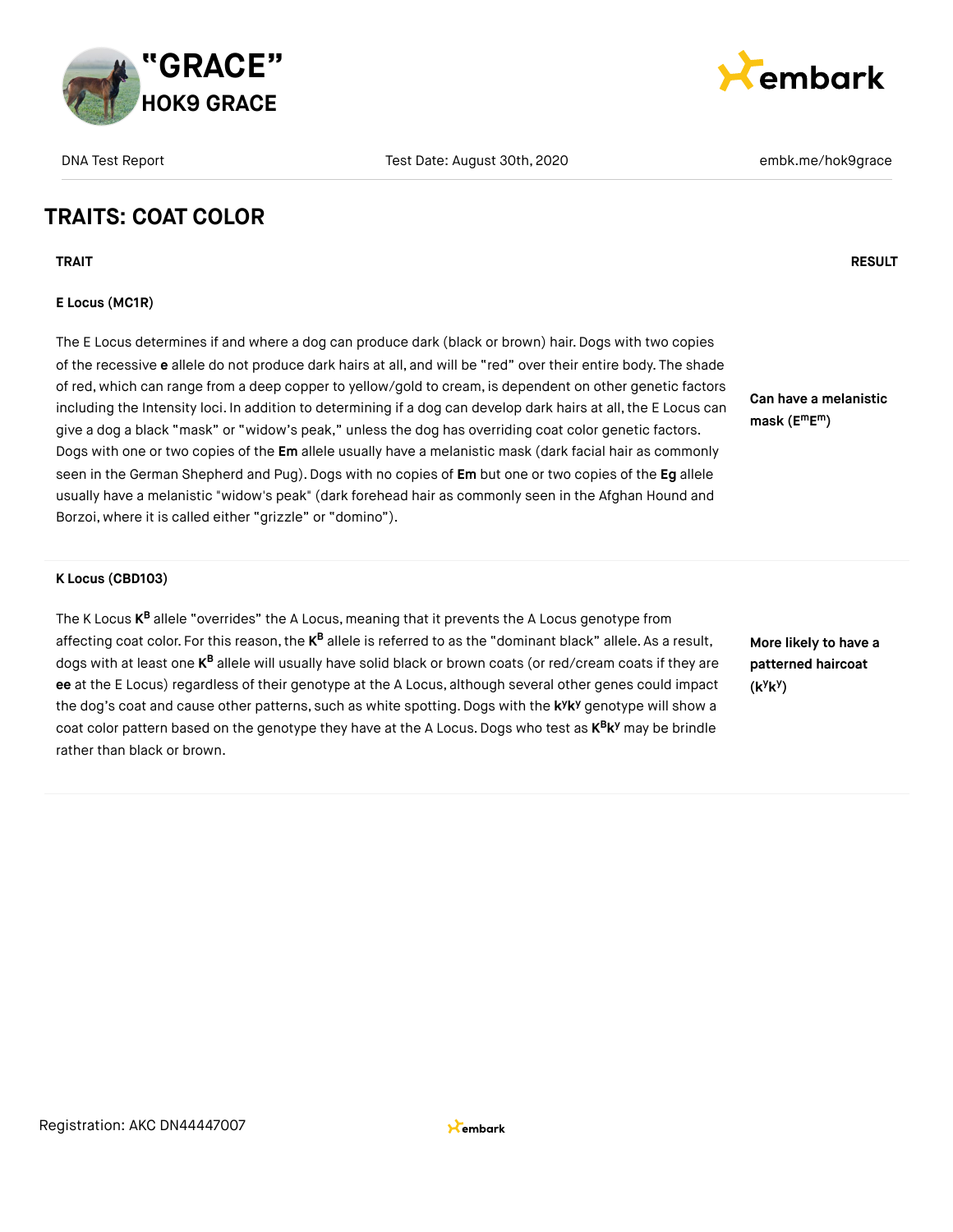



# **TRAITS: COAT COLOR (CONTINUED)**

**TRAIT RESULT**

### **Intensity Loci LINKAGE**

Areas of a dog's coat where dark (black or brown) pigment is not expressed either contain red/yellow pigment, or no pigment at all. Five locations across five chromosomes explain approximately 70% of red pigmentation "intensity" variation across all dogs. Dogs with a result of **Intense Red Pigmentation** will likely have deep red hair like an Irish Setter or "apricot" hair like some Poodles, dogs with a result of **Intermediate Red Pigmentation** will likely have tan or yellow hair like a Soft-Coated Wheaten Terrier, and dogs with **Dilute Red Pigmentation** will likely have cream or white hair like a Samoyed. Because the mutations we test may not directly cause differences in red pigmentation intensity, we consider this to be a linkage test.

**Any light hair likely yellow or tan (Intermediate Red Pigmentation)**

#### **A Locus (ASIP)**

The A Locus controls switching between black and red pigment in hair cells, but it will only be expressed in dogs that are not ee at the E Locus and are k<sup>y</sup>k<sup>y</sup> at the K Locus. Sable (also called "Fawn") dogs have a mostly or entirely red coat with some interspersed black hairs. Agouti (also called "Wolf Sable") dogs have red hairs with black tips, mostly on their head and back. Black and tan dogs are mostly black or brown with lighter patches on their cheeks, eyebrows, chest, and legs. Recessive black dogs have solid-colored black or brown coats.

**Fawn Sable coat color pattern** (a<sup>y</sup>a<sup>y</sup>)

#### **D Locus (MLPH)**

The D locus result that we report is determined by two different genetic variants that can work together to cause diluted pigmentation. These are the common **d** allele, also known as "**d1**", and a less common allele known as "d2". Dogs with two d alleles, regardless of which variant, will have all black pigment lightened ("diluted") to gray, or brown pigment lightened to lighter brown in their hair, skin, and sometimes eyes. There are many breed-specific names for these dilute colors, such as "blue", "charcoal", "fawn", "silver", and "Isabella".Note that in certain breeds, dilute dogs have a higher incidence of Color Dilution Alopecia. Dogs with one **d** allele will not be dilute, but can pass the **d** allele on to their puppies. To view your dog's **d1** and **d2** test results, click the "SEE DETAILS" link in the upper right hand corner of the "Base Coat Color" section of the Traits page, and then click the "VIEW SUBLOCUS RESULTS" link at the bottom of the page.

**Dark areas of hair and skin are not lightened (Dd)**

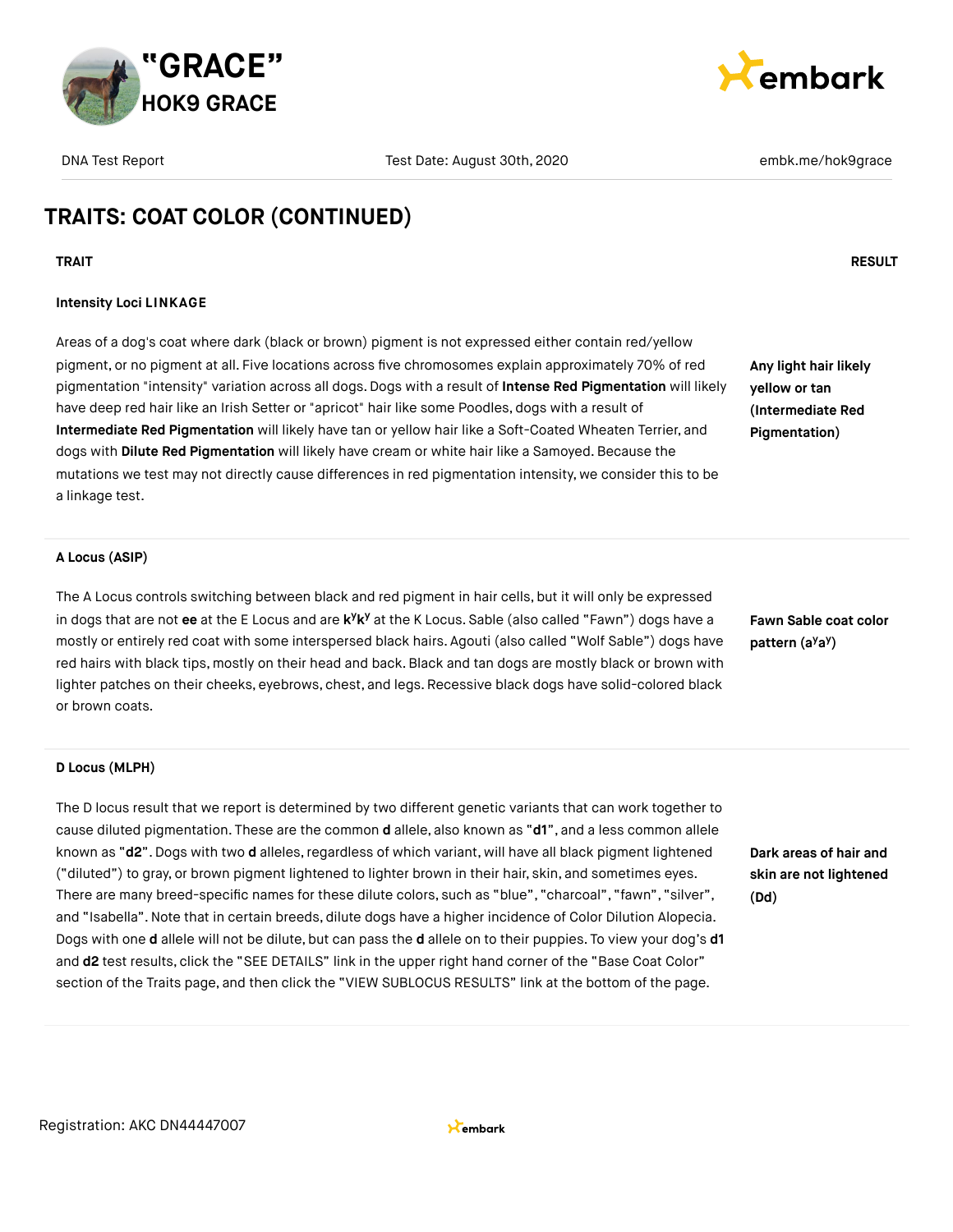



# **TRAITS: COAT COLOR (CONTINUED)**

**TRAIT RESULT**

### **B Locus (TYRP1)**

Dogs with two copies of the **b** allele produce brown pigment instead of black in both their hair and skin. Dogs with one copy of the **b** allele will produce black pigment, but can pass the **b** allele on to their puppies. E Locus **ee** dogs that carry two **b** alleles will have red or cream coats, but have brown noses, eye rims, and footpads (sometimes referred to as "Dudley Nose" in Labrador Retrievers). "Liver" or "chocolate" is the preferred color term for brown in most breeds; in the Doberman Pinscher it is referred to as "red".

**Black or gray hair and skin (BB)**

#### **Saddle Tan (RALY)**

The "Saddle Tan" pattern causes the black hairs to recede into a "saddle" shape on the back, leaving a tan face, legs, and belly, as a dog ages. The Saddle Tan pattern is characteristic of breeds like the Corgi, Beagle, and German Shepherd.Dogs that have the **II** genotype at this locus are more likely to be mostly black with tan points on the eyebrows, muzzle, and legs as commonly seen in the Doberman Pinscher and the Rottweiler. This gene modifies the A Locus **a<sup>t</sup>** allele, so dogs that do not express **a<sup>t</sup>** are not influenced by this gene.

**Not expressed (NN)**

#### **S Locus (MITF)**

The S Locus determines white spotting and pigment distribution. MITF controls where pigment is produced, and an insertion in the MITF gene causes a loss of pigment in the coat and skin, resulting in white hair and/or pink skin. Dogs with two copies of this variant will likely have breed-dependent white patterning, with a nearly white, parti, or piebald coat.Dogs with one copy of this variant will have more limited white spotting and may be considered flash, parti or piebald. This MITF variant does not explain all white spotting patterns in dogs and other variants are currently being researched. Some dogs may have small amounts of white on the paws, chest, face, or tail regardless of their S Locus genotype.

**Likely to have little to no white in coat (SS)**

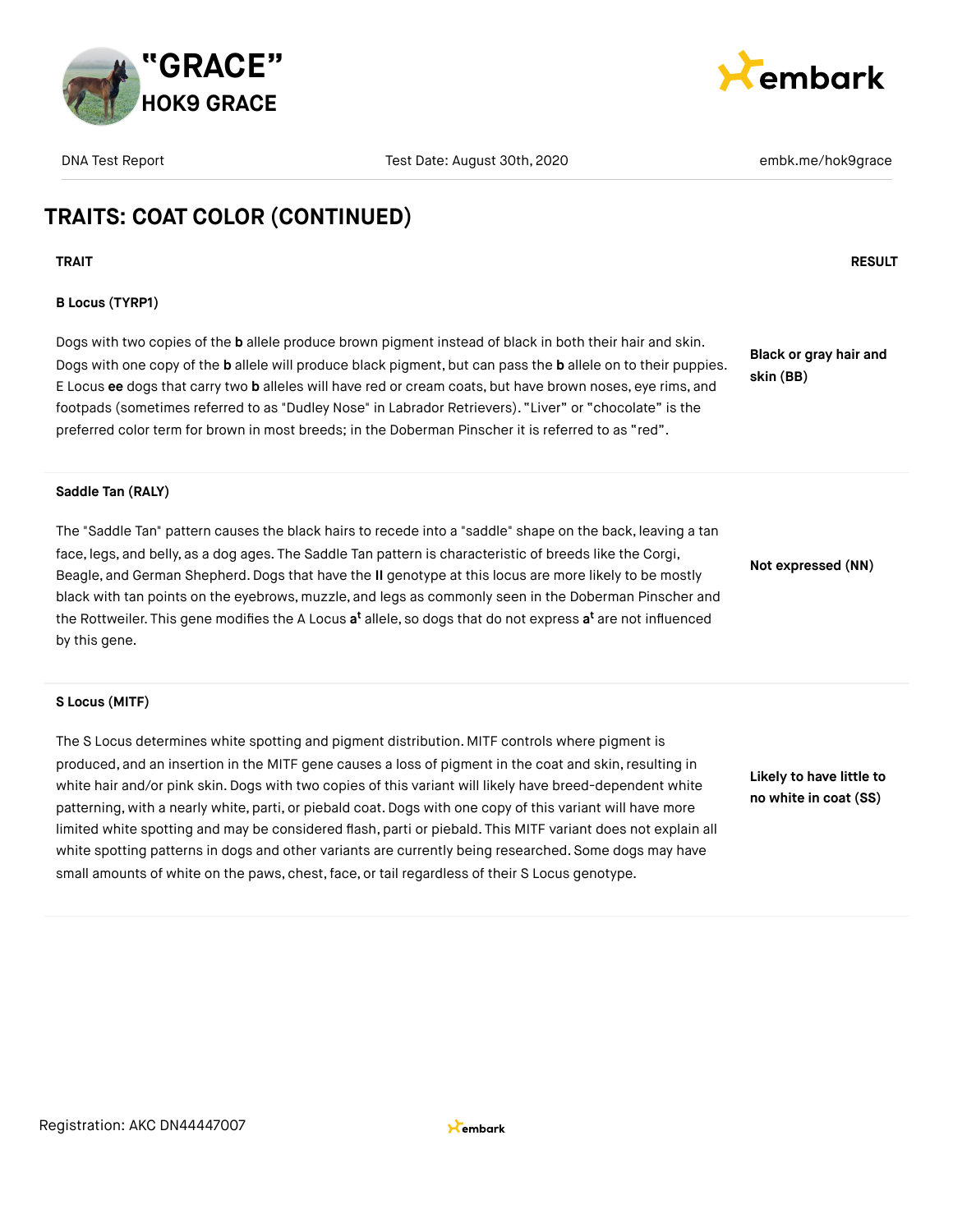



# **TRAITS: COAT COLOR (CONTINUED)**

**TRAIT RESULT**

### **M Locus (PMEL)**

Merle coat patterning is common to several dog breeds including the Australian Shepherd, Catahoula Leopard Dog, and Shetland Sheepdog, among many others. Merle arises from an unstable SINE insertion (which we term the "M\*" allele) that disrupts activity of the pigmentary gene PMEL, leading to mottled or patchy coat color.Dogs with an **M\*m** result are likely to be phenotypically merle or could be "phantom" merle, that is, they have a merle allele that does not affect coat color. Dogs with an M\*M\* result are likely to be phenotypically merle or double merle.Dogs with an **mm** result have no merle alleles and are unlikely to have a merle coat pattern. **No merle alleles (mm)**

Note that Embark does not currently distinguish between the recently described cryptic, atypical, atypical+, classic, and harlequin merle alleles. Our merle test only detects the presence, but not the length of the SINE insertion. We do not recommend making breeding decisions on this result alone. Please pursue further testing for allelic distinction prior to breeding decisions.

#### **H Locus (Harlequin)**

This pattern is recognized in Great Danes and causes dogs to have a white coat with patches of darker pigment. A dog with an **Hh** result will be harlequin if they are also **M\*m** or **M\*M\*** at the M Locus and are not **ee** at the E locus.Dogs with a result of **hh** will not be harlequin. This trait is thought to be homozygous lethal; a living dog with an **HH** genotype has never been found.

**No harlequin alleles (hh)**

Registration: AKC DN44447007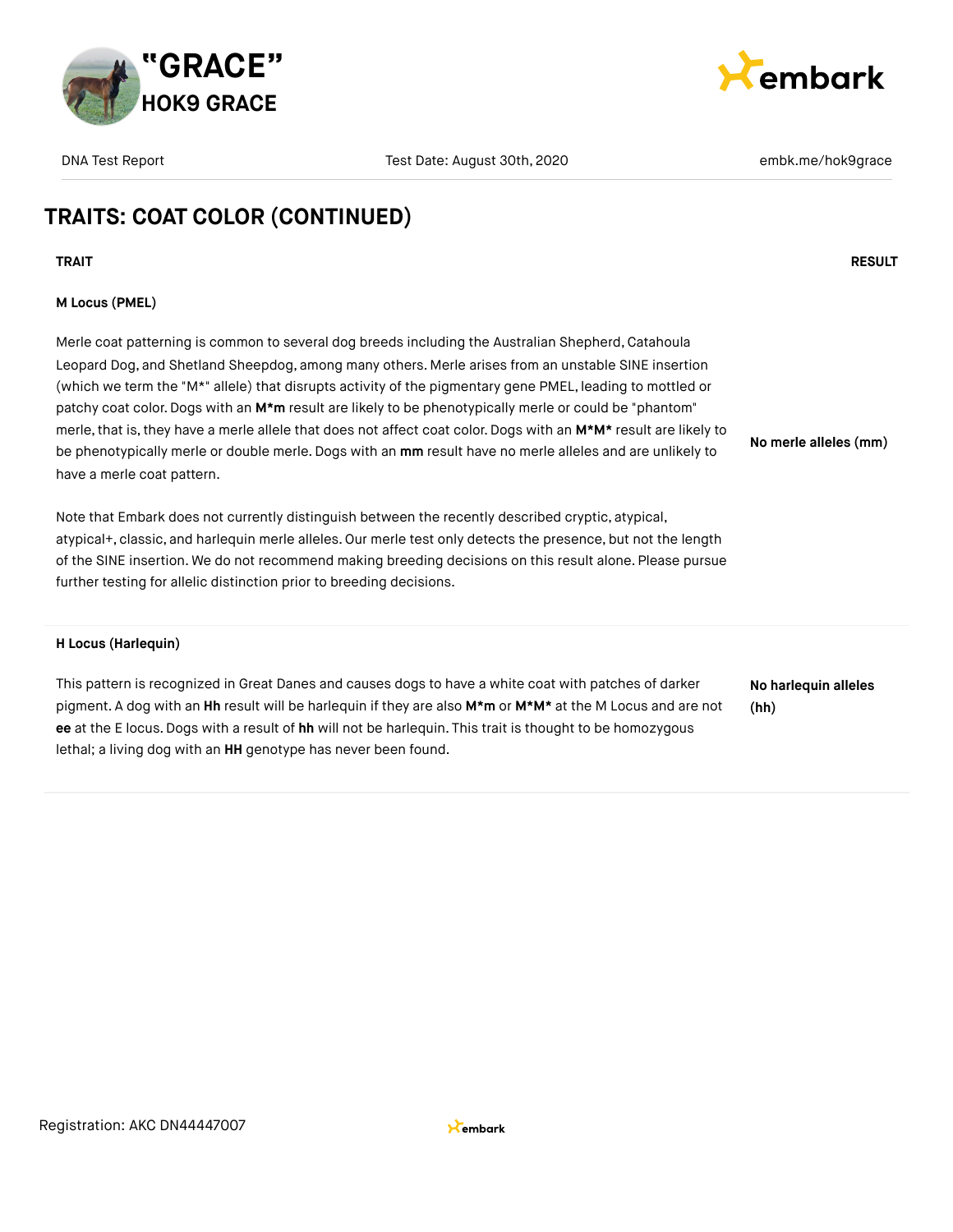

embark

DNA Test Report Test Date: August 30th, 2020 embk.me/hok9grace embk.me/hok9grace

# **TRAITS: OTHER COAT TRAITS**

**TRAIT RESULT**

### **Furnishings (RSPO2) LINKAGE**

Dogs with one or two copies of the **F** allele have "furnishings": the mustache, beard, and eyebrows characteristic of breeds like the Schnauzer, Scottish Terrier, and Wire Haired Dachshund. A dog with two **I** alleles will not have furnishings, which is sometimes called an "improper coat" in breeds where furnishings are part of the breed standard. The mutation is a genetic insertion which we measure indirectly using a linkage test highly correlated with the insertion.

**Likely unfurnished (no mustache, beard, and/or eyebrows) (II)**

#### **Coat Length (FGF5)**

The FGF5 gene is known to affect hair length in many different species, including cats, dogs, mice, and humans. In dogs,the **T** allele confers a long, silky haircoat as observed in the Yorkshire Terrier and the Long Haired Whippet. The ancestral **G** allele causes a shorter coat as seen in the Boxer or the American Staffordshire Terrier. In certain breeds (such as Corgi), the long haircoat is described as "fluff."

**Likely short or midlength coat (GG)**

#### **Shedding (MC5R)**

Dogs with at least one copy of the ancestral **C** allele, like many Labradors and German Shepherd Dogs, are heavy or seasonal shedders, while those with two copies of the **T** allele, including many Boxers, Shih Tzus and Chihuahuas,tend to be lighter shedders.Dogs with furnished/wire-haired coats caused by RSPO2 (the furnishings gene) tend to be low shedders regardless of their genotype at this gene.

**Likely heavy/seasonal shedding (CT)**

#### **Hairlessness (FOXI3) LINKAGE**

A duplication in the FOXI3 gene causes hairlessness over most of the body as well as changes in tooth shape and number. This mutation occurs in Peruvian Inca Orchid, Xoloitzcuintli (Mexican Hairless), and Chinese Crested (other hairless breeds have different mutations). Dogs with the **NDup** genotype are likely to be hairless while dogs with the **NN** genotype are likely to have a normal coat. The **DupDup** genotype has never been observed, suggesting that dogs with that genotype cannot survive to birth. Please note that this is a linkage test, so it may not be as predictive as direct tests of the mutation in some lines.

**Very unlikely to be hairless (NN)**

**Very unlikely to be hairless (NN)**

#### **Hairlessness (SGK3)**

Hairlessness in the American Hairless Terrier arises from a mutation in the SGK3 gene. Dogs with the **ND** genotype are likely to be hairless while dogs with the **NN** genotype are likely to have a normal coat.

Registration: AKC DN44447007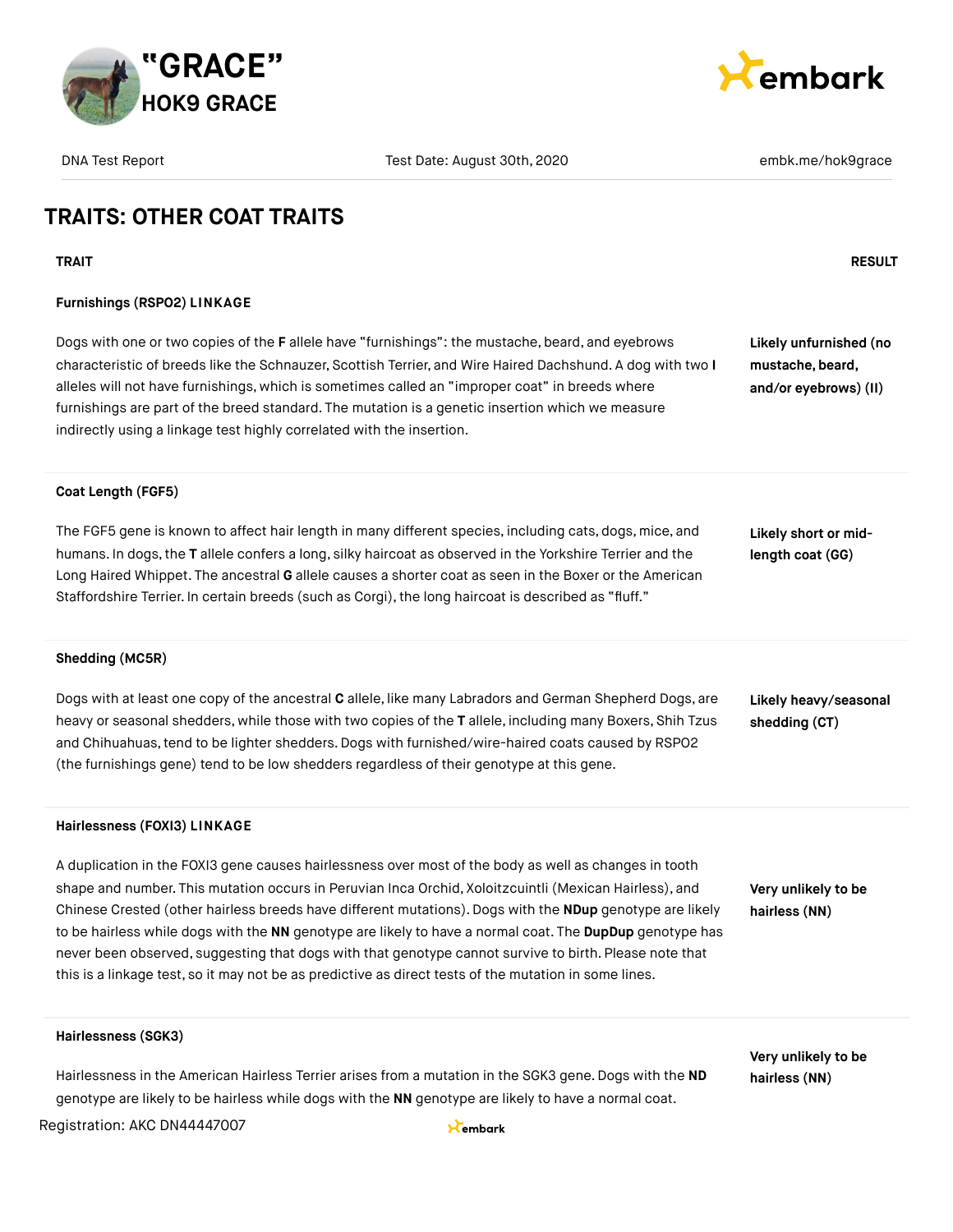



# **TRAITS: OTHER COAT TRAITS (CONTINUED)**

### **TRAIT RESULT**

### **Oculocutaneous Albinism Type 2 (SLC45A2) LINKAGE**

Dogs with two copies **DD** of this deletion in the SLC45A2 gene have oculocutaneous albinism (OCA), also known as Doberman Z Factor Albinism, a recessive condition characterized by severely reduced or absent pigment in the eyes, skin, and hair. Affected dogs sometimes suffer from vision problems due to lack of eye pigment (which helps direct and absorb ambient light) and are prone to sunburn. Dogs with a single copy of the deletion **ND** will not be affected but can pass the mutation on to their offspring. This particular mutation can be traced back to a single white Doberman Pinscher born in 1976, and it has only been observed in dogs descended from this individual. Please note that this is a linkage test, so it may not be as predictive as direct tests of the mutation in some lines. **Likely not albino (NN)**

#### **Coat Texture (KRT71)**

Dogs with a long coat and at least one copy of the **T** allele have a wavy or curly coat characteristic of Poodles and Bichon Frises. Dogs with two copies of the ancestral **C** allele are likely to have a straight coat, but there are other factors that can cause a curly coat, for example if they at least one **F** allele for the Furnishings (RSPO2) gene then they are likely to have a curly coat. Dogs with short coats may carry one or two copies of the **T** allele but still have straight coats.

**Likely straight coat (CC)**

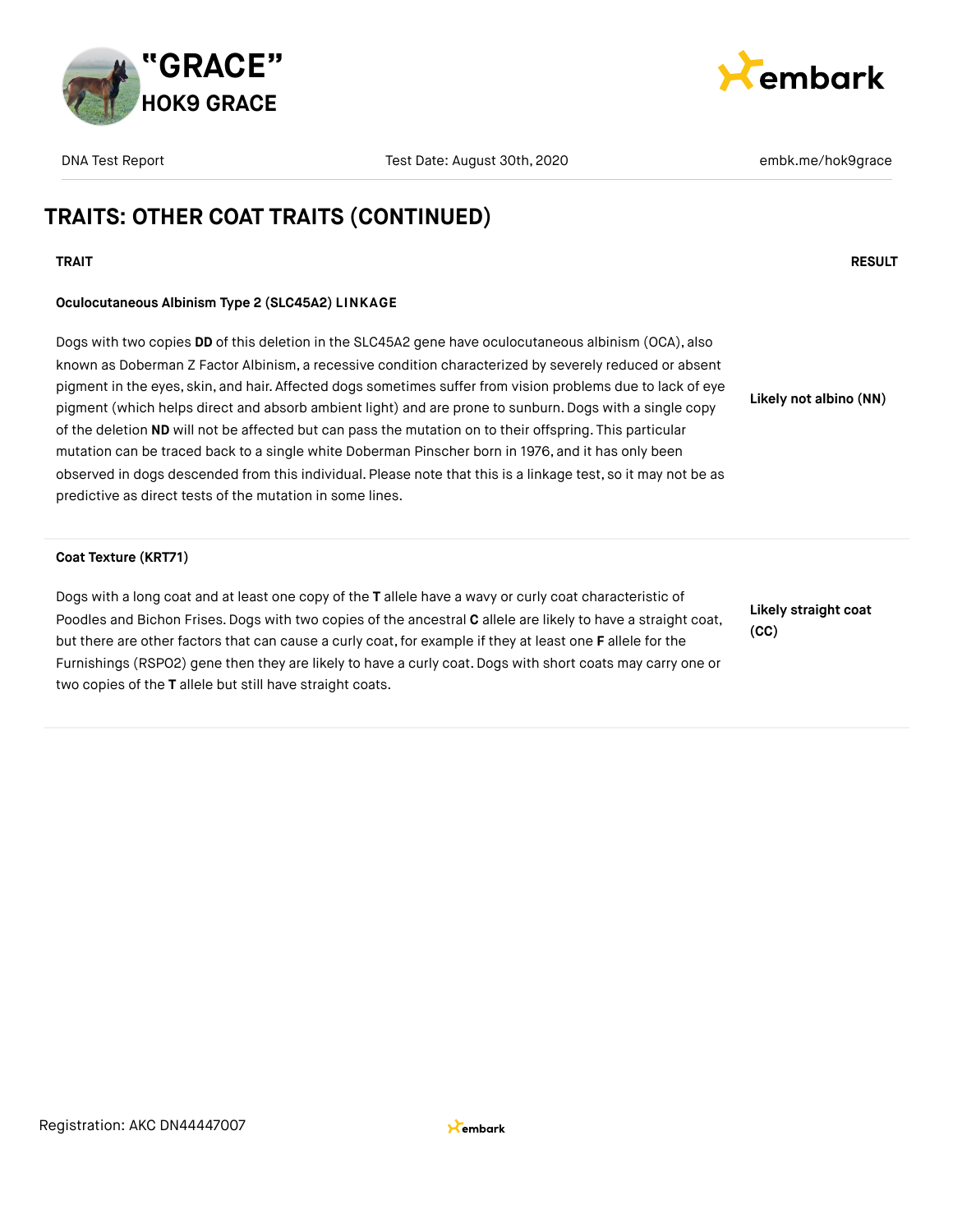



**Likely medium or long**

**muzzle (CC)**

# **TRAITS: OTHER BODY FEATURES**

**TRAIT RESULT**

### **Muzzle Length (BMP3)**

Dogs in medium-length muzzle (mesocephalic) breeds like Staffordshire Terriers and Labradors, and long muzzle (dolichocephalic) breeds like Whippet and Collie have one, or more commonly two, copies of the ancestral **C** allele.Dogs in many short-length muzzle (brachycephalic) breeds such as the English Bulldog, Pug, and Pekingese have two copies of the derived **A** allele. At least five different genes affect muzzle length in dogs, with BMP3 being the only one with a known causal mutation. For example, the skull shape of some breeds, including the dolichocephalic Scottish Terrier or the brachycephalic Japanese Chin, appear to be caused by other genes. Thus, dogs may have short or long muzzles due to other genetic factors that are not yet known to science.

#### **Tail Length (T)**

Whereas most dogs have two **C** alleles and a long tail, dogs with one **G** allele are likely to have a bobtail, which is an unusually short or absent tail. This mutation causes natural bobtail in many breeds including the Pembroke Welsh Corgi,the Australian Shepherd, and the Brittany Spaniel. Dogs with **GG** genotypes have not been observed, suggesting that dogs with the **GG** genotype do not survive to birth. Please note that this mutation does not explain every natural bobtail! While certain lineages of Boston Terrier, English Bulldog, Rottweiler, Miniature Schnauzer, Cavalier King Charles Spaniel, and Parson Russell Terrier, and Dobermans are born with a natural bobtail, these breeds do not have this mutation. This suggests that other unknown genetic mutations can also lead to a natural bobtail.

**Likely normal-length tail (CC)**

#### **Hind Dewclaws (LMBR1)**

Common in certain breeds such as the Saint Bernard, hind dewclaws are extra, nonfunctional digits located midway between a dog's paw and hock.Dogs with at least one copy of the **T** allele have about a 50% chance of having hind dewclaws.Note that other (currently unknown to science) mutations can also cause hind dewclaws, so some **CC** or **TC** dogs will have hind dewclaws.

**Unlikely to have hind dew claws (CC)**

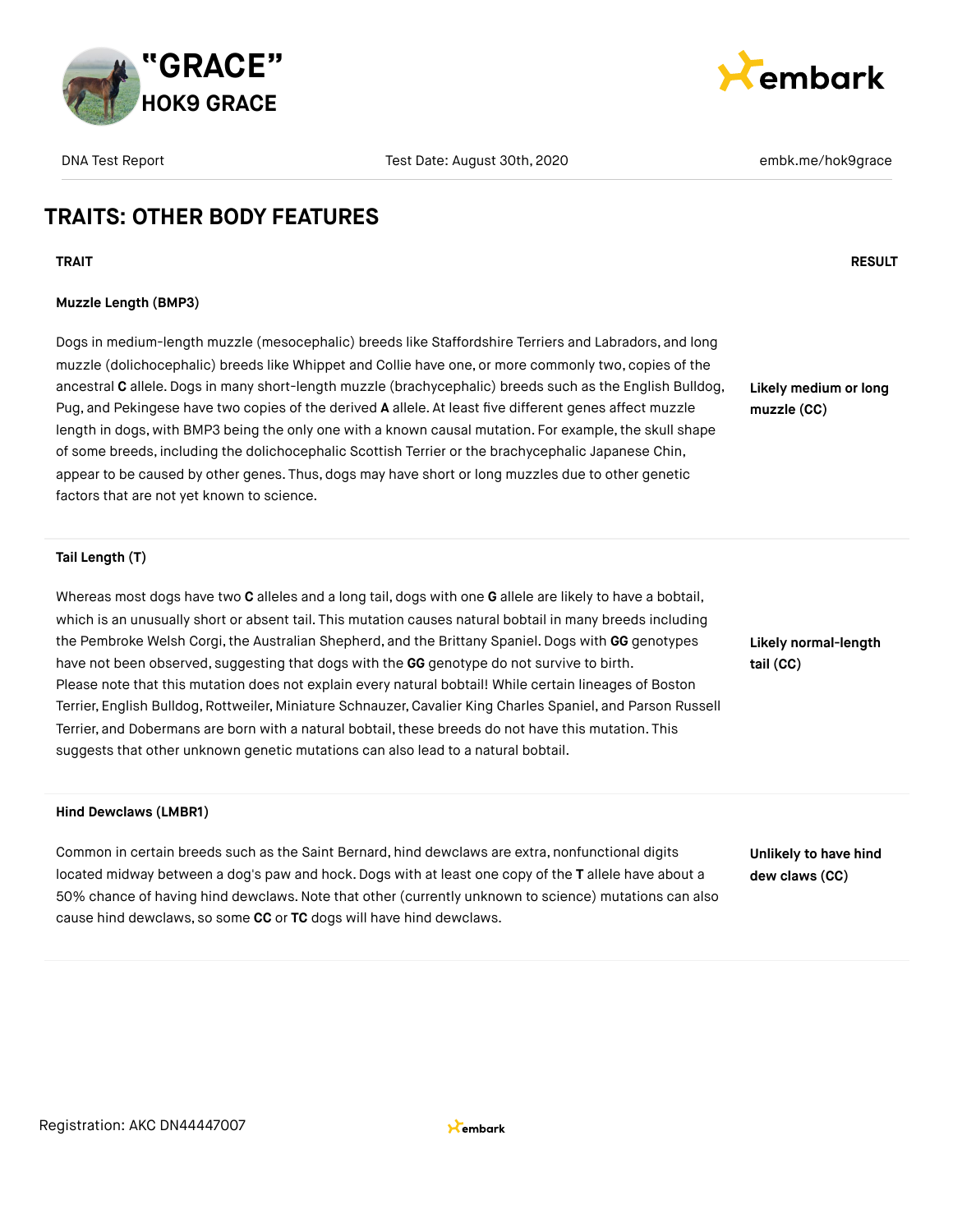



# **TRAITS: OTHER BODY FEATURES (CONTINUED)**

### **TRAIT RESULT**

### **Blue Eye Color (ALX4) LINKAGE**

Embark researchers discovered this large duplication associated with blue eyes in Arctic breeds like Siberian Husky as well as tri-colored (non-merle) Australian Shepherds. Dogs with at least one copy of the duplication (**Dup**) are more likely to have at least one blue eye. Some dogs with the duplication may have only one blue eye (complete heterochromia) or may not have blue eyes at all; nevertheless, they can still pass the duplication and the trait to their offspring.**NN** dogs do not carry this duplication, but may have blue eyes due to other factors, such as merle. Please note that this is a linkage test, so it may not be as predictive as direct tests of the mutation in some lines.

**Less likely to have blue eyes (NN)**

#### **Back Muscling & Bulk, Large Breed (ACSL4)**

The **T** allele is associated with heavy muscling along the back and trunk in characteristically "bulky" largebreed dogs including the Saint Bernard, Bernese Mountain Dog, Greater Swiss Mountain Dog, and Rottweiler. The "bulky" **T** allele is absent from leaner shaped large breed dogs like the Great Dane, Irish Wolfhound, and Scottish Deerhound, which are fixed for the ancestral **C** allele.Note that this mutation does not seem to affect muscling in small or even mid-sized dog breeds with notable back muscling, including the American Staffordshire Terrier, Boston Terrier, and the English Bulldog.

**Likely normal muscling (CC)**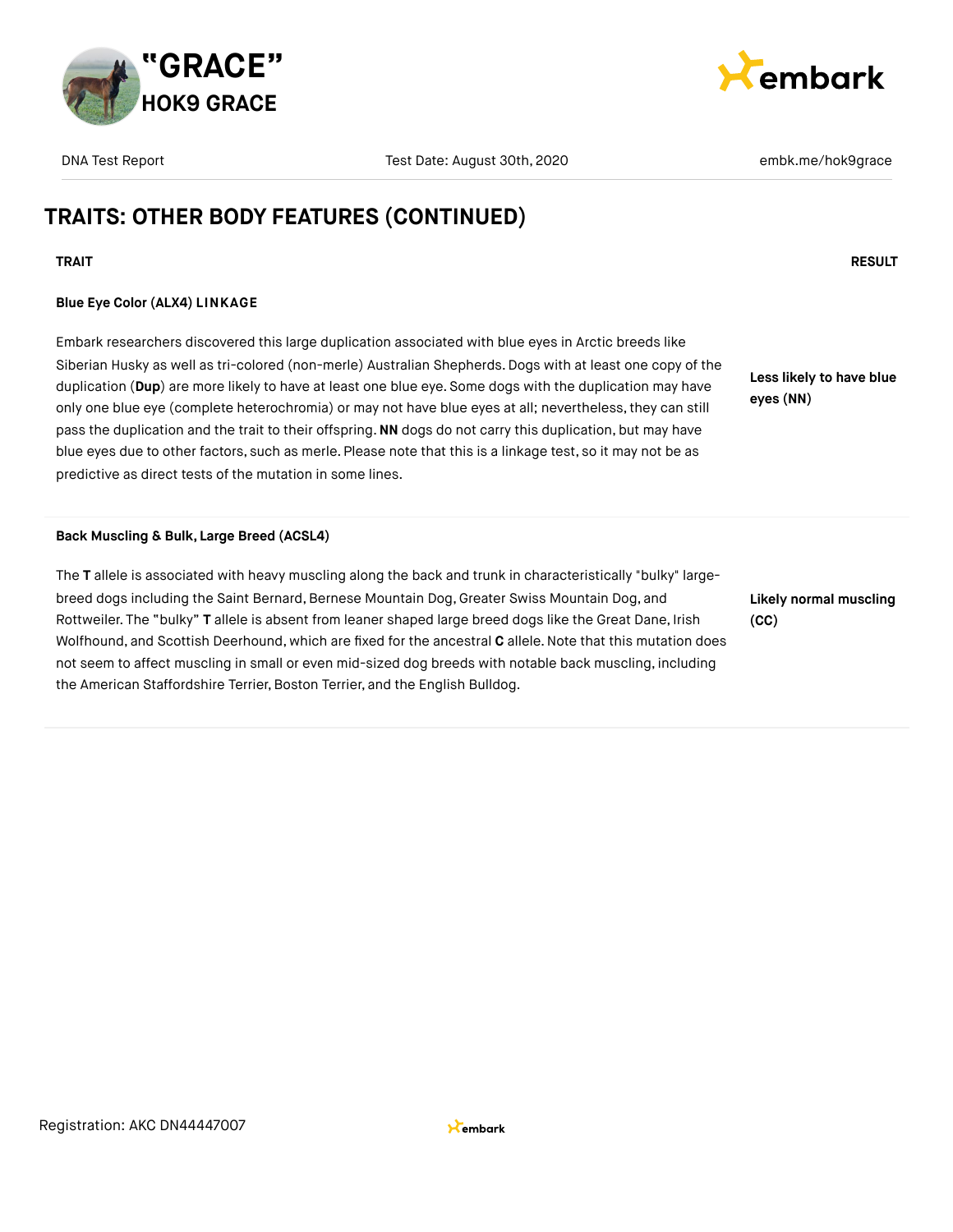



| <b>DNA Test Report</b>                             | Test Date: August 30th, 2020 | embk.me/hok9grace |  |
|----------------------------------------------------|------------------------------|-------------------|--|
| <b>TRAITS: BODY SIZE</b>                           |                              |                   |  |
| <b>TRAIT</b>                                       |                              | <b>RESULT</b>     |  |
| <b>Body Size (IGF1)</b>                            |                              | Smaller (II)      |  |
| The I allele is associated with smaller body size. |                              |                   |  |
| Body Size (IGFR1)                                  |                              | Larger (GG)       |  |
| The A allele is associated with smaller body size. |                              |                   |  |
| Body Size (STC2)                                   |                              | Intermediate (TA) |  |
| The A allele is associated with smaller body size. |                              |                   |  |
| Body Size (GHR - E191K)                            |                              | Intermediate (GA) |  |
| The A allele is associated with smaller body size. |                              |                   |  |
| Body Size (GHR - P177L)                            |                              | Larger (CC)       |  |
| The T allele is associated with smaller body size. |                              |                   |  |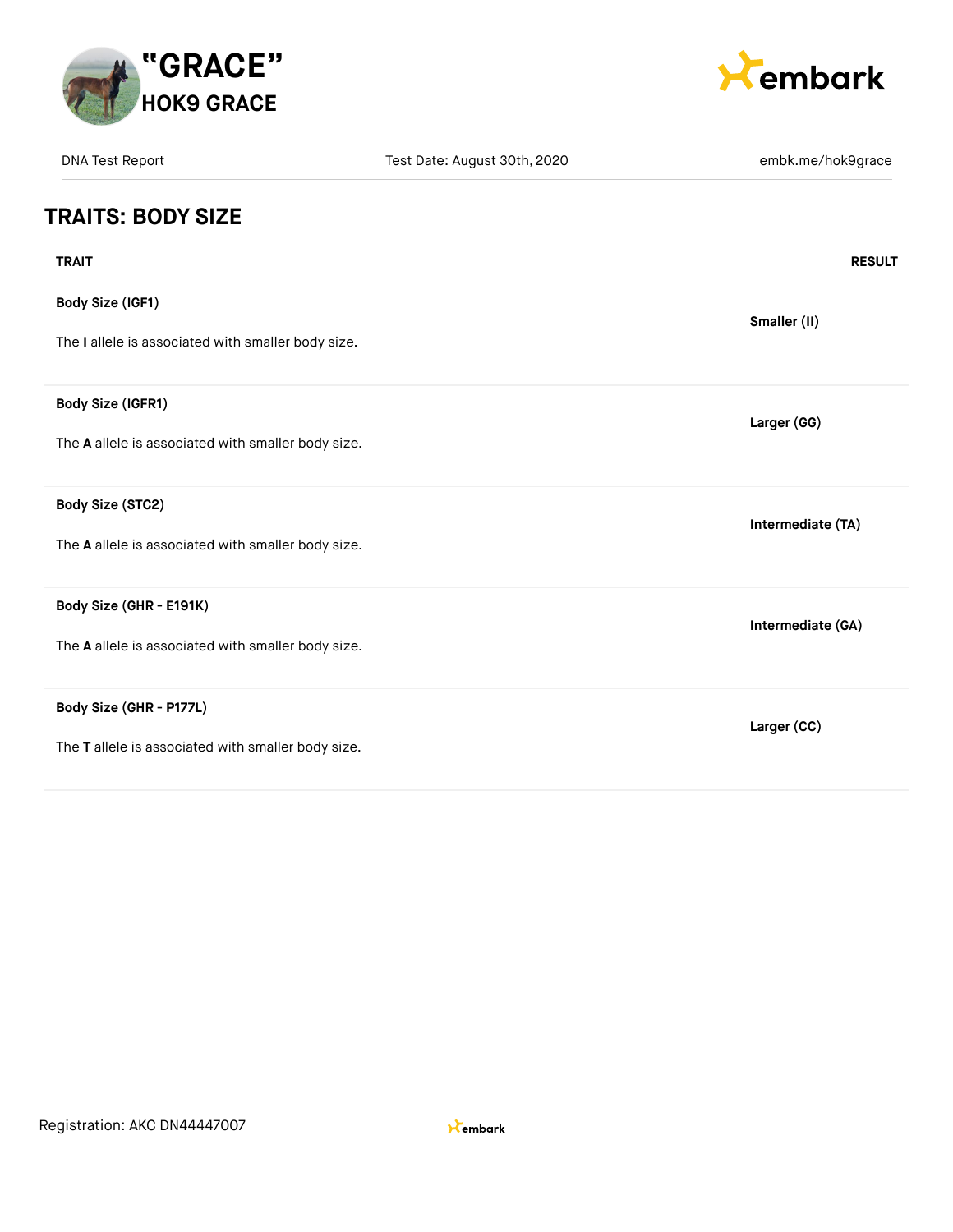

| <b>DNA Test Report</b>                                                                                                                                                                                                                            | Test Date: August 30th, 2020                                                                                                                                                                                                                                                                                               | embk.me/hok9grace                 |
|---------------------------------------------------------------------------------------------------------------------------------------------------------------------------------------------------------------------------------------------------|----------------------------------------------------------------------------------------------------------------------------------------------------------------------------------------------------------------------------------------------------------------------------------------------------------------------------|-----------------------------------|
| <b>TRAITS: PERFORMANCE</b>                                                                                                                                                                                                                        |                                                                                                                                                                                                                                                                                                                            |                                   |
| <b>TRAIT</b>                                                                                                                                                                                                                                      |                                                                                                                                                                                                                                                                                                                            | <b>RESULT</b>                     |
| <b>Altitude Adaptation (EPAS1)</b>                                                                                                                                                                                                                |                                                                                                                                                                                                                                                                                                                            |                                   |
| mutation was originally identified in breeds from high altitude areas such as the Tibetan Mastiff.                                                                                                                                                | This mutation causes dogs to be especially tolerant of low oxygen environments (hypoxia), such as those<br>found at high elevations. Dogs with at least one A allele are less susceptible to "altitude sickness." This                                                                                                     | Normal altitude<br>tolerance (GG) |
| <b>Appetite (POMC) LINKAGE</b>                                                                                                                                                                                                                    |                                                                                                                                                                                                                                                                                                                            |                                   |
| likely to have high food motivation, which can cause them to eat excessively, have higher body fat<br>contribute to research, in our blog post (https://embarkvet.com/resources/blog/pomc-dogs/). We<br>measure this result using a linkage test. | This mutation in the POMC gene is found primarily in Labrador and Flat Coated Retrievers. Compared to<br>dogs with no copies of the mutation (NN), dogs with one (ND) or two (DD) copies of the mutation are more<br>percentage, and be more prone to obesity. Read more about the genetics of POMC, and learn how you can | Normal food<br>motivation (NN)    |

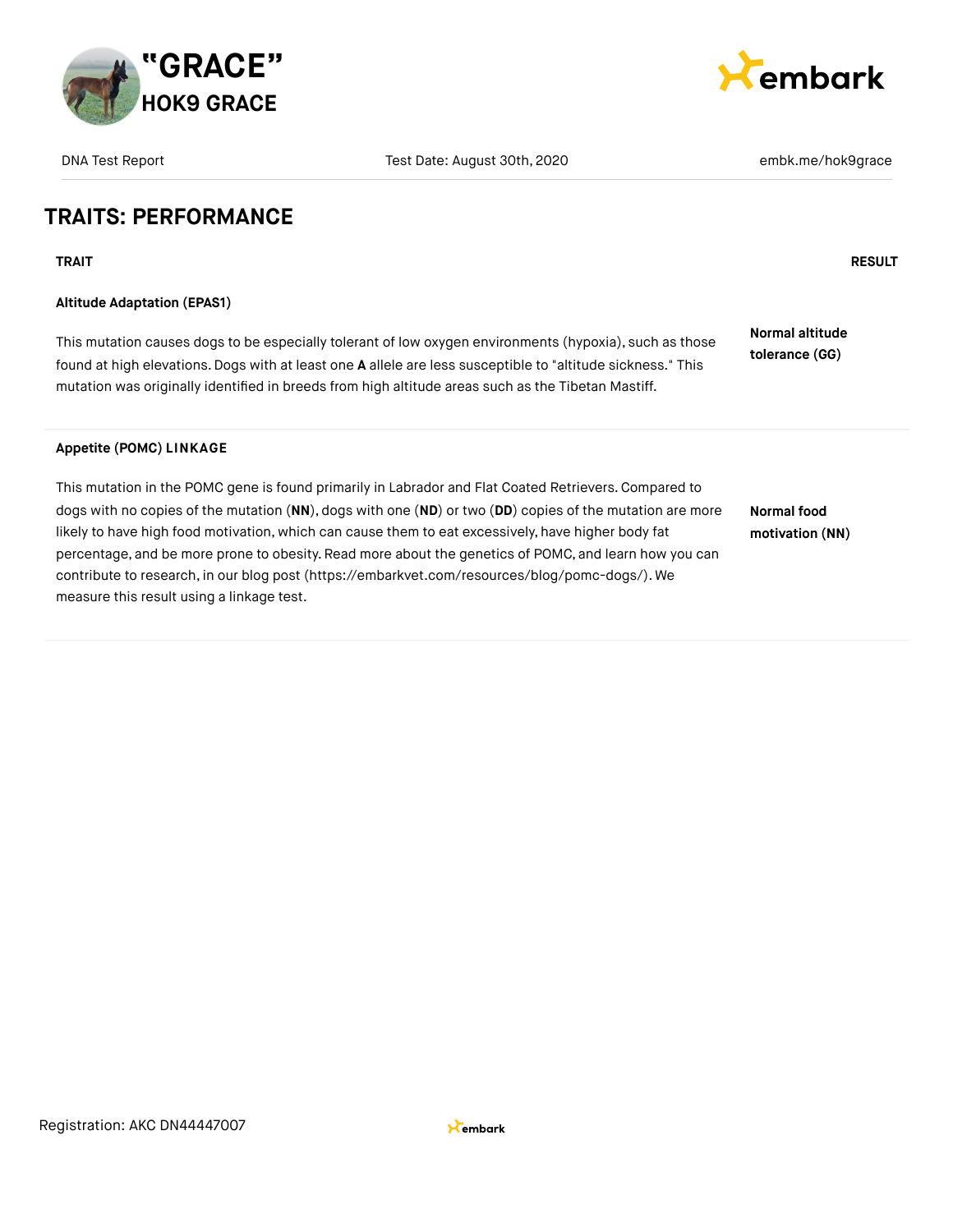



# **CLINICAL TOOLS**

These clinical genetic tools can inform clinical decisions and diagnoses. These tools do not predict increased risk for disease.

### **Alanine Aminotransferase Activity (GPT)**

Grace's baseline ALT level is likely to be Normal  $\bullet$ 

### **What is Alanine Aminotransferase Activity?**

Alanine aminotransferase (ALT) is a clinical tool that can be used by veterinarians to better monitor liver health. This result is not associated with liver disease. ALT is one of several values veterinarians measure on routine blood work to evaluate the liver. It is a naturally occurring enzyme located in liver cells that helps break down protein. When the liver is damaged or inflamed, ALT is released into the bloodstream.

#### **How vets diagnose this condition**

Genetic testing is the only way to provide your veterinarian with this clinical tool.

### **How this condition is treated**

Veterinarians may recommend blood work to establish a baseline ALT value for healthy dogs with one or two copies of this variant.

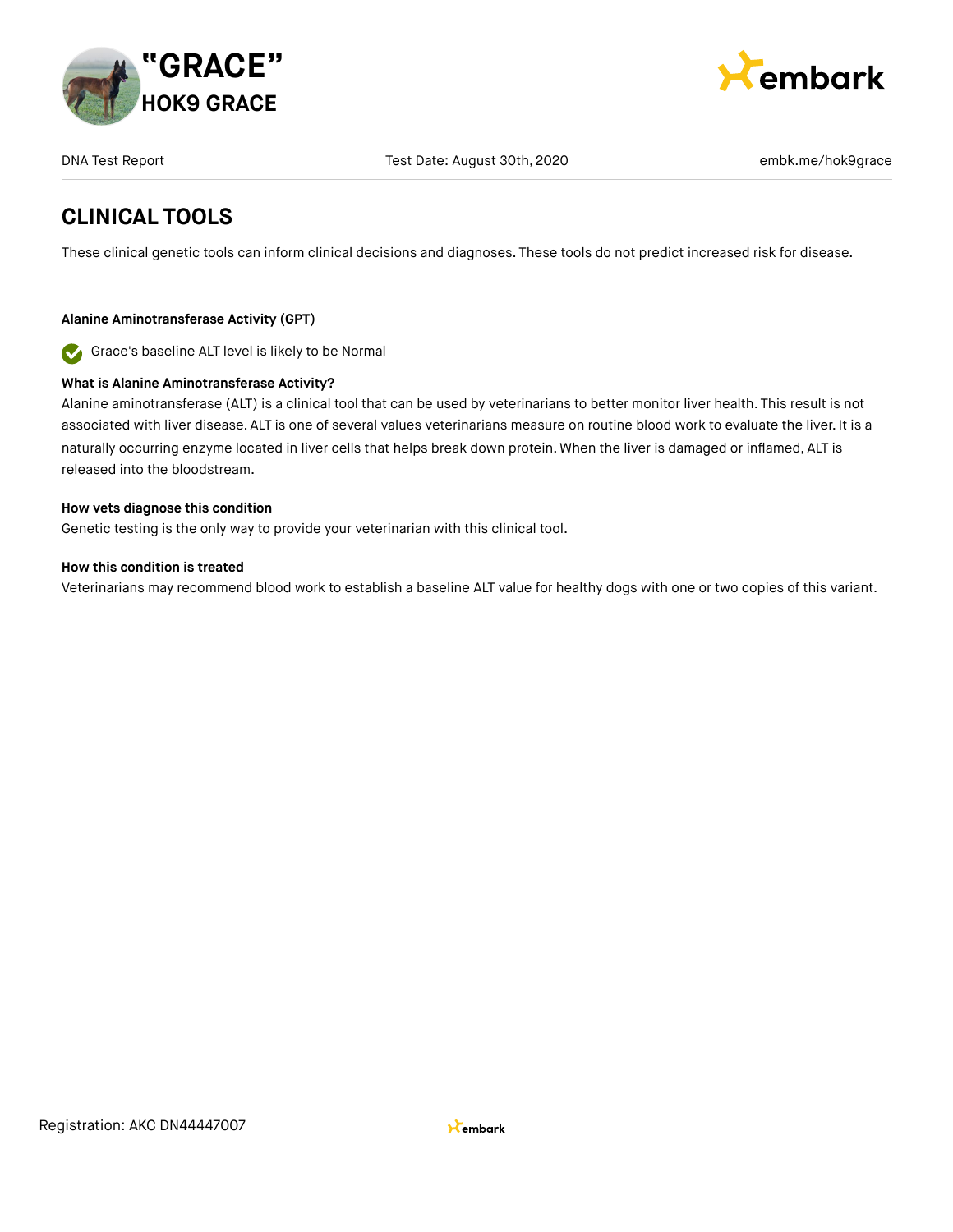



### **HEALTH REPORT**

### **How to interpret Grace's genetic health results:**

If Grace inherited any of the variants that we tested, they will be listed at the top of the Health Report section, along with a description of how to interpret this result. We also include all of the variants that we tested Grace for that we did not detect the risk variant for.

### **A genetic test is not a diagnosis**

This genetic test does not diagnose a disease. Please talk to your vet about your dog's genetic results, or if you think that your pet may have a health condition or disease.



### **Good news!**

Grace is not at increased risk for the genetic health conditions that Embark tests.

| <b>Breed-Relevant Genetic Conditions</b> | 3 variants not detected   |  |
|------------------------------------------|---------------------------|--|
| <b>Additional Genetic Conditions</b>     | 192 variants not detected |  |

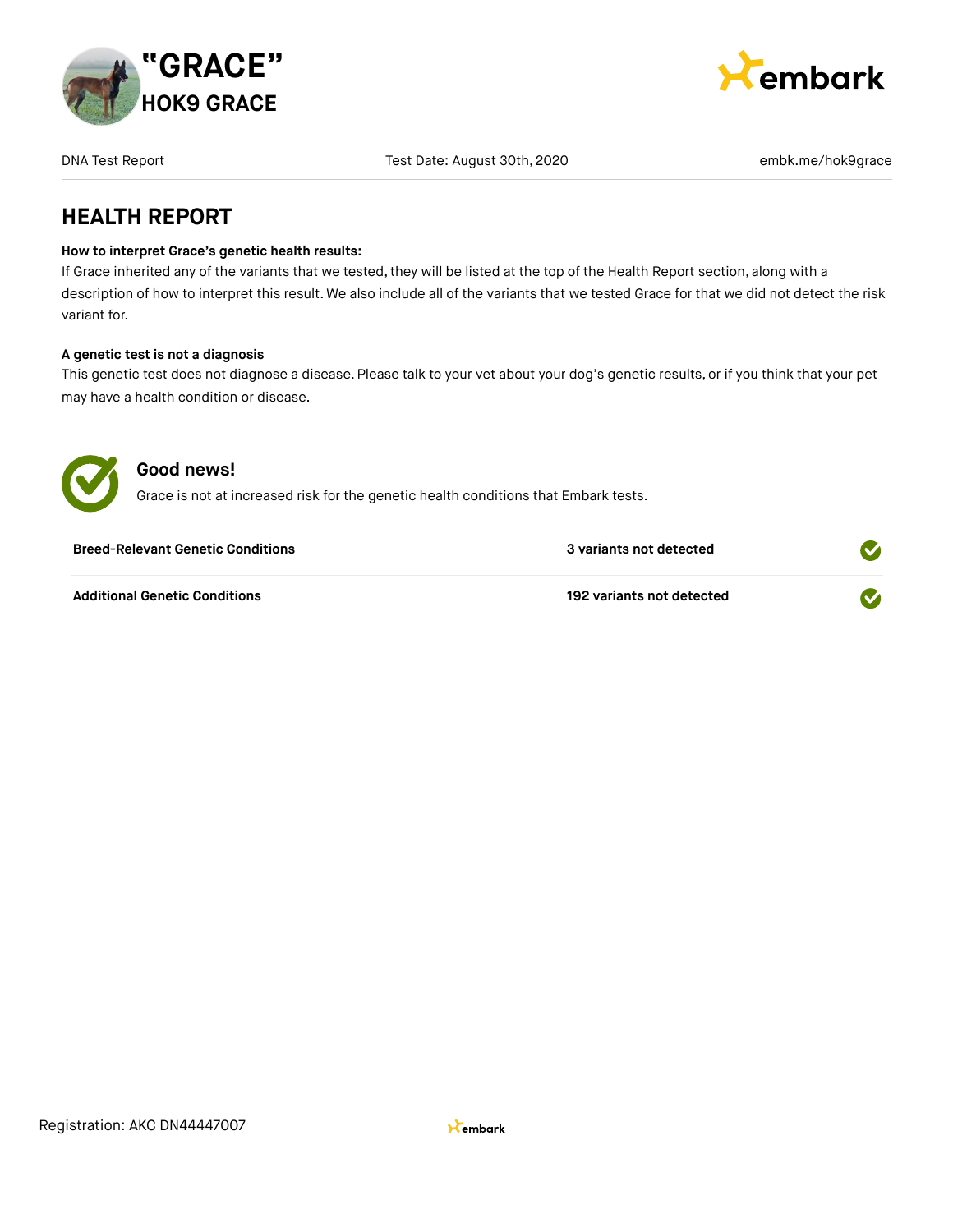



# **BREED-RELEVANT CONDITIONS TESTED**



- **Mucopolysaccharidosis Type VII, Sly Syndrome, MPS VII (GUSB Exon 3,German Shepherd Variant)**
- **Spongy Degeneration with Cerebellar Ataxia 1, SDCA1, SeSAME/EAST Syndrome (KCNJ10)**  $\checkmark$
- **Spongy Degeneration with Cerebellar Ataxia 2, SDCA2 (ATP1B2)**  $\blacktriangledown$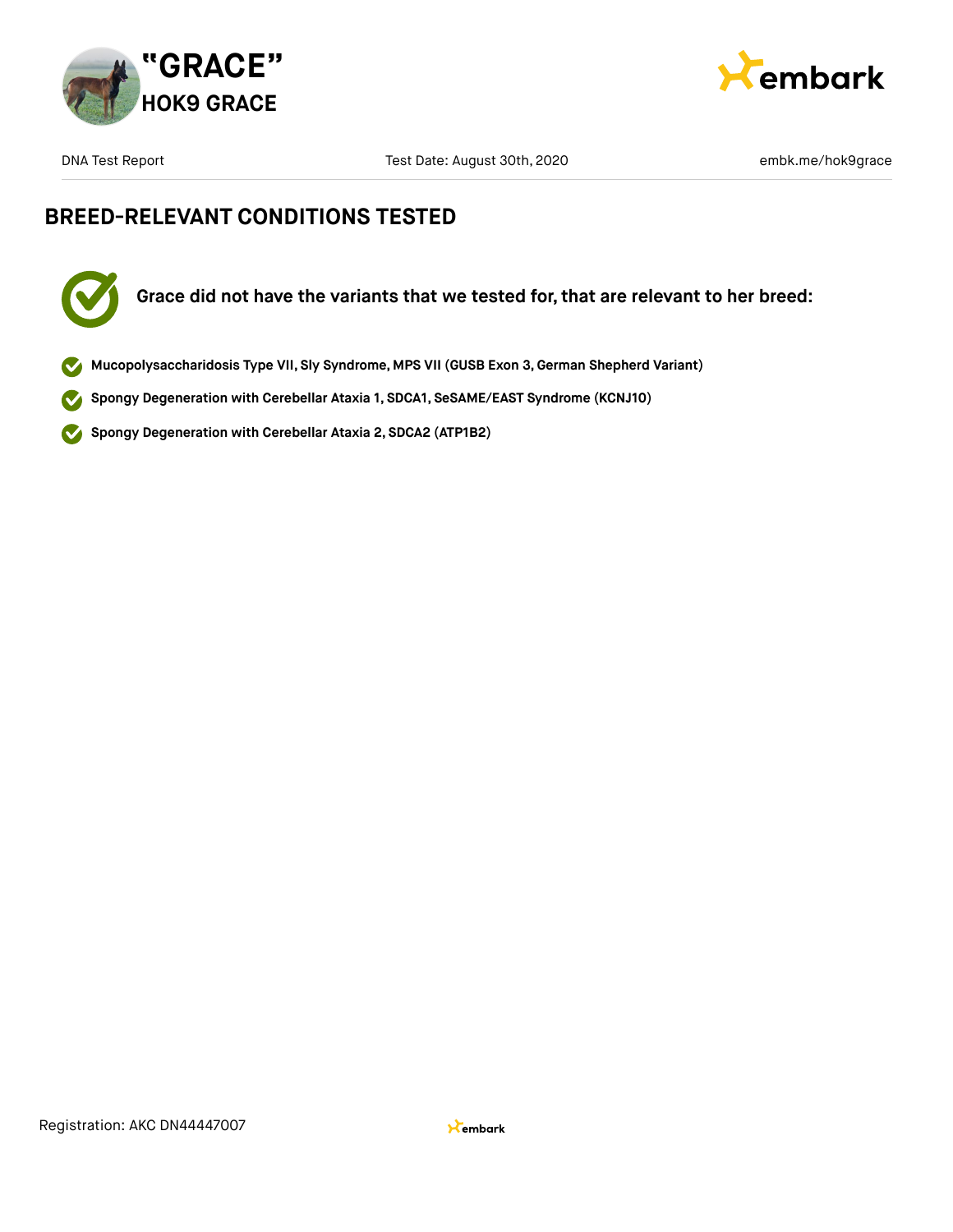



# **ADDITIONAL CONDITIONS TESTED**



**Grace did not have the variants that we tested for, in the following conditions that the potential effect on dogs with Grace's breed may not yet be known.**

- **MDR1 Drug Sensitivity (ABCB1)**
- **P2Y12 Receptor Platelet Disorder (P2Y12)**
- **Factor IX Deficiency,Hemophilia B (F9 Exon 7, Terrier Variant)**
- **Factor IX Deficiency,Hemophilia B (F9 Exon 7, Rhodesian Ridgeback Variant)**
- **Factor VII Deficiency (F7 Exon 5)**
- **Factor VIII Deficiency, Hemophilia A (F8 Exon 10, Boxer Variant)**
- **Factor VIII Deficiency, Hemophilia A (F8 Exon 11, German Shepherd Variant 1)**
- **Factor VIII Deficiency,Hemophilia A (F8 Exon 1, German Shepherd Variant 2)**
- **Thrombopathia (RASGRP1 Exon 5,Basset Hound Variant)**
- **Thrombopathia (RASGRP1 Exon 8, Landseer Variant)**
- **Thrombopathia (RASGRP1 Exon 5, American Eskimo Dog Variant)**
- **Von Willebrand Disease Type III, Type III vWD (VWF Exon 4, Terrier Variant)**
- **Von Willebrand Disease Type III, Type III vWD (VWF Exon 7, Shetland Sheepdog Variant)**
- **Von Willebrand Disease Type I, Type I vWD (VWF)**
- **Von Willebrand Disease Type II, Type II vWD (VWF, Pointer Variant)**
- **Canine Leukocyte Adhesion Deficiency Type I,CLAD I (ITGB2, Setter Variant)**
- **Canine Leukocyte Adhesion Deficiency Type III,CLAD III (FERMT3,German Shepherd Variant)**
- **Congenital Macrothrombocytopenia (TUBB1 Exon 1, Cairn and Norfolk Terrier Variant)**
- **Canine Elliptocytosis (SPTB Exon 30)**
- **Glanzmann's Thrombasthenia Type I (ITGA2B Exon 13, Great Pyrenees Variant)**
- **Glanzmann's Thrombasthenia Type I (ITGA2B Exon 12,Otterhound Variant)**
- **May-Hegglin Anomaly (MYH9)**
- **Prekallikrein Deficiency (KLKB1 Exon 8)**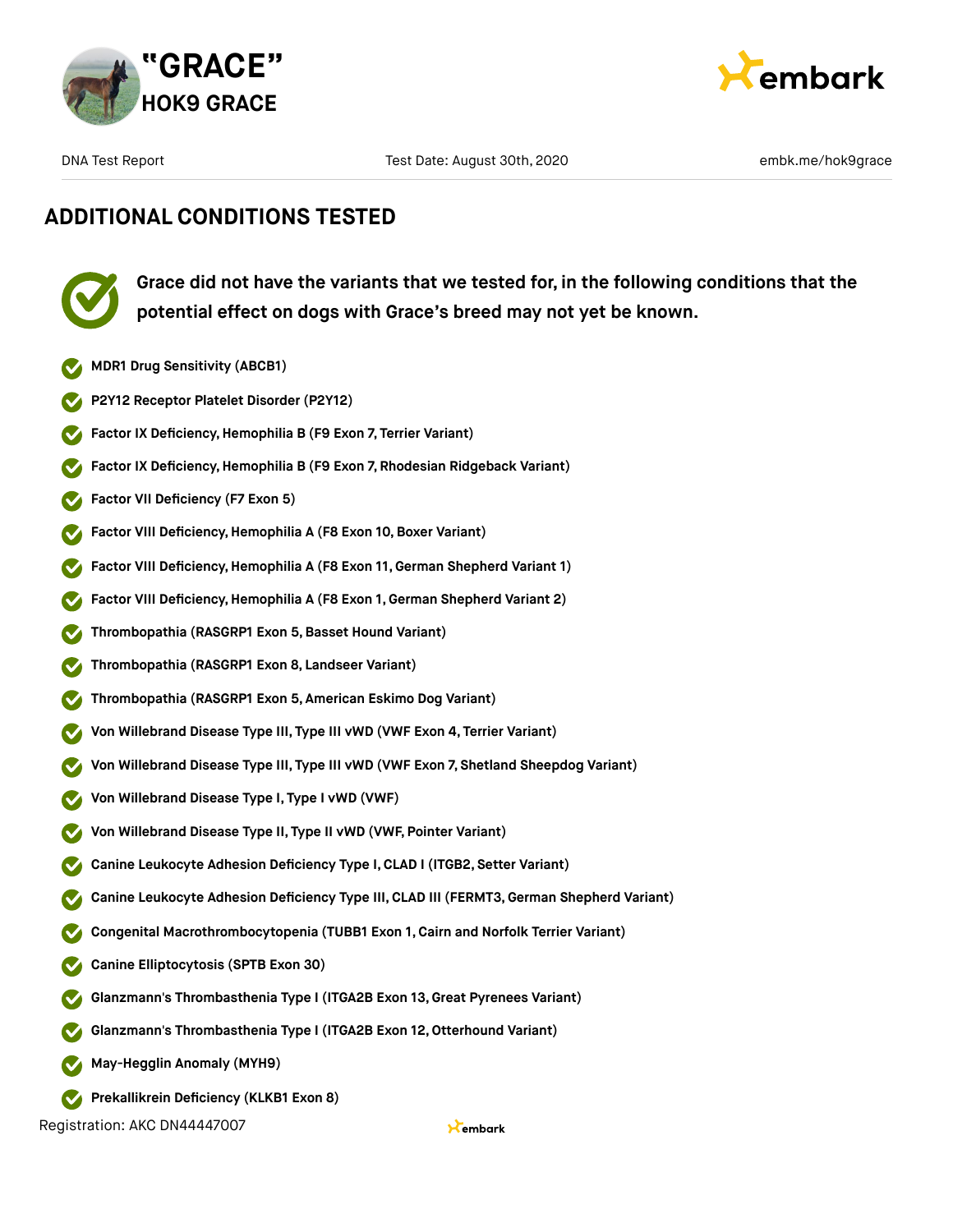



- **Pyruvate Kinase Deficiency (PKLR Exon 7, Pug Variant)**
- **Pyruvate Kinase Deficiency (PKLR Exon 7,Beagle Variant)**
- **Pyruvate Kinase Deficiency (PKLR Exon 10, Terrier Variant)**
- **Trapped Neutrophil Syndrome, TNS (VPS13B)**
- **Ligneous Membranitis, LM (PLG)**
- **Platelet Factor X Receptor Deficiency, Scott Syndrome (TMEM16F)**
- **Methemoglobinemia (CYB5R3)**
- **Congenital Hypothyroidism (TPO, Tenterfield Terrier Variant)**
- **Congenital Hypothyroidism (TPO, Rat, Toy,Hairless Terrier Variant)**
- **Complement 3 Deficiency,C3 Deficiency (C3)**
- **Severe Combined Immunodeficiency, SCID (PRKDC, Terrier Variant)**
- **Severe Combined Immunodeficiency, SCID (RAG1, Wetterhoun Variant)**
- **X-linked Severe Combined Immunodeficiency, X-SCID (IL2RG Exon 1, Basset Hound Variant)**
- **X-linked Severe Combined Immunodeficiency, X-SCID (IL2RG,Corgi Variant)**
- **Progressive Retinal Atrophy,rcd1 (PDE6B Exon 21, Irish Setter Variant)**
- **Progressive Retinal Atrophy,rcd3 (PDE6A)**
- **Progressive Retinal Atrophy,CNGA (CNGA1 Exon 9)**
- **Progressive Retinal Atrophy, prcd (PRCD Exon 1)**
- **Progressive Retinal Atrophy, PRA1 (CNGB1)**
- **Progressive Retinal Atrophy (SAG)**
- **Golden Retriever Progressive Retinal Atrophy 1, GR-PRA1 (SLC4A3)**
- **Golden Retriever Progressive Retinal Atrophy 2,GR-PRA2 (TTC8)**
- **Progressive Retinal Atrophy, crd1 (PDE6B, American Staffordshire Terrier Variant)**
- **Progressive Retinal Atrophy, crd4/cord1 (RPGRIP1)**
- **X-Linked Progressive Retinal Atrophy 1, XL-PRA1 (RPGR)**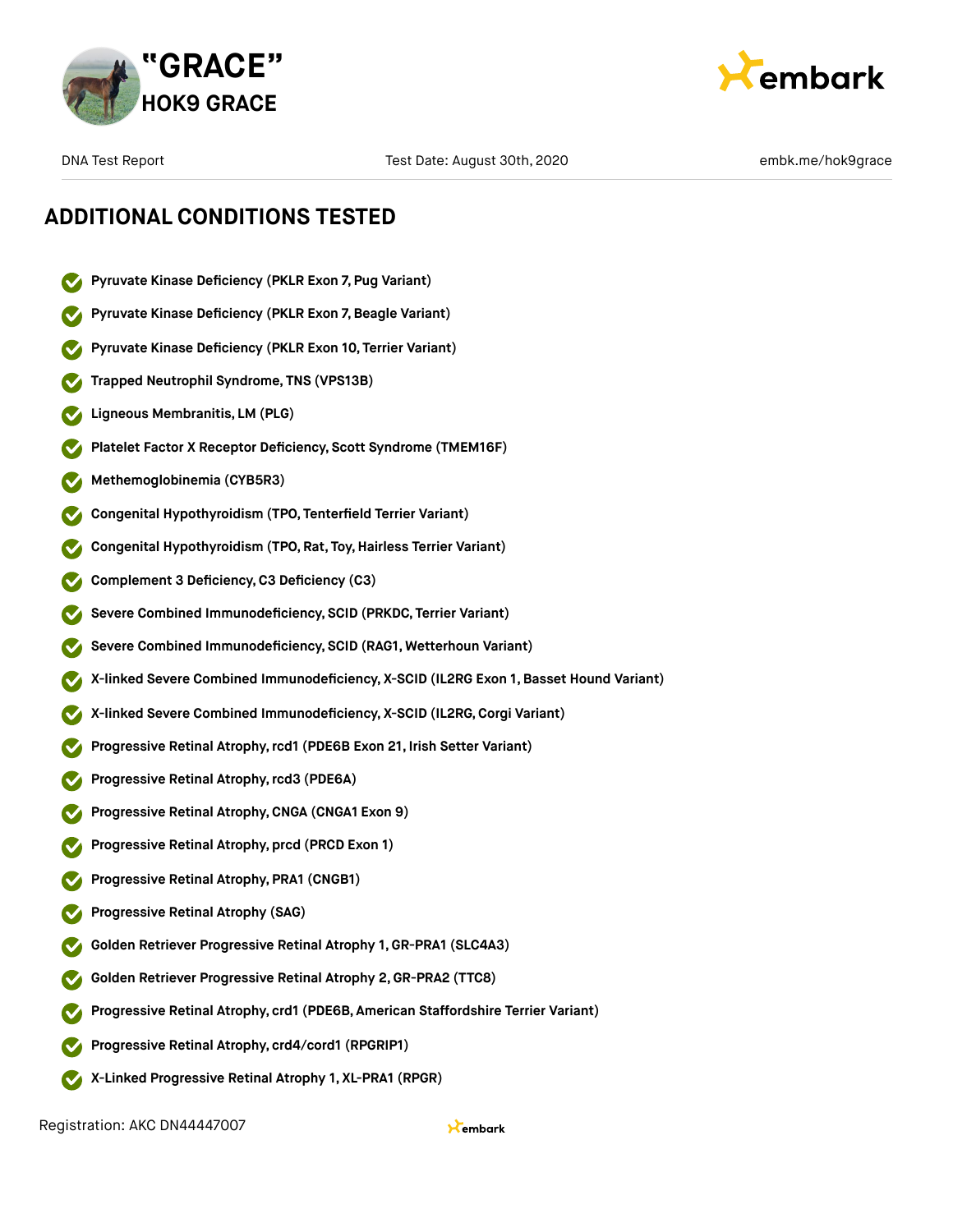



# **ADDITIONAL CONDITIONS TESTED**

- **Progressive Retinal Atrophy, PRA3 (FAM161A)**
- **Collie Eye Anomaly,Choroidal Hypoplasia,CEA (NHEJ1)**
- **Day Blindness,Cone Degeneration, Achromatopsia (CNGB3 Exon 6,German Shorthaired Pointer Variant)**
- **Achromatopsia (CNGA3 Exon 7,German Shepherd Variant)**
- **Achromatopsia (CNGA3 Exon 7, Labrador Retriever Variant)**
- **Autosomal Dominant Progressive Retinal Atrophy (RHO)**
- **Canine Multifocal Retinopathy, cmr1 (BEST1 Exon 2)**
- **Canine Multifocal Retinopathy, cmr2 (BEST1 Exon 5,Coton de Tulear Variant)**
- **Canine Multifocal Retinopathy, cmr3 (BEST1 Exon 10 Deletion, Finnish and Swedish Lapphund, Lapponian Herder Variant)**
- **Primary Open Angle Glaucoma (ADAMTS10 Exon 9,Norwegian Elkhound Variant)**
- **Primary Open Angle Glaucoma (ADAMTS10 Exon 17,Beagle Variant)**
- **Primary Open Angle Glaucoma (ADAMTS17 Exon 11,Basset Fauve de Bretagne Variant)**
- **Primary Open Angle Glaucoma and Primary Lens Luxation (ADAMTS17 Exon 2,Chinese Shar-Pei Variant)**
- **Goniodysgenesis and Glaucoma, Pectinate Ligament Dysplasia, PLD (OLFM3)**
- **Hereditary Cataracts, Early-Onset Cataracts, Juvenile Cataracts (HSF4 Exon 9, Australian Shepherd Variant)**
- **Primary Lens Luxation (ADAMTS17)**
- **Congenital Stationary Night Blindness (RPE65, Briard Variant)**
- **Macular Corneal Dystrophy, MCD (CHST6)**
- **2,8-Dihydroxyadenine Urolithiasis, 2,8-DHA Urolithiasis (APRT)**
- **Cystinuria Type I-A (SLC3A1,Newfoundland Variant)**
- **Cystinuria Type II-A (SLC3A1, Australian Cattle Dog Variant)**
- **Cystinuria Type II-B (SLC7A9, Miniature Pinscher Variant)**
- **Hyperuricosuria and Hyperuricemia or Urolithiasis,HUU (SLC2A9)**
- **Polycystic Kidney Disease, PKD (PKD1)**
- **Primary Hyperoxaluria (AGXT)**  $\bullet$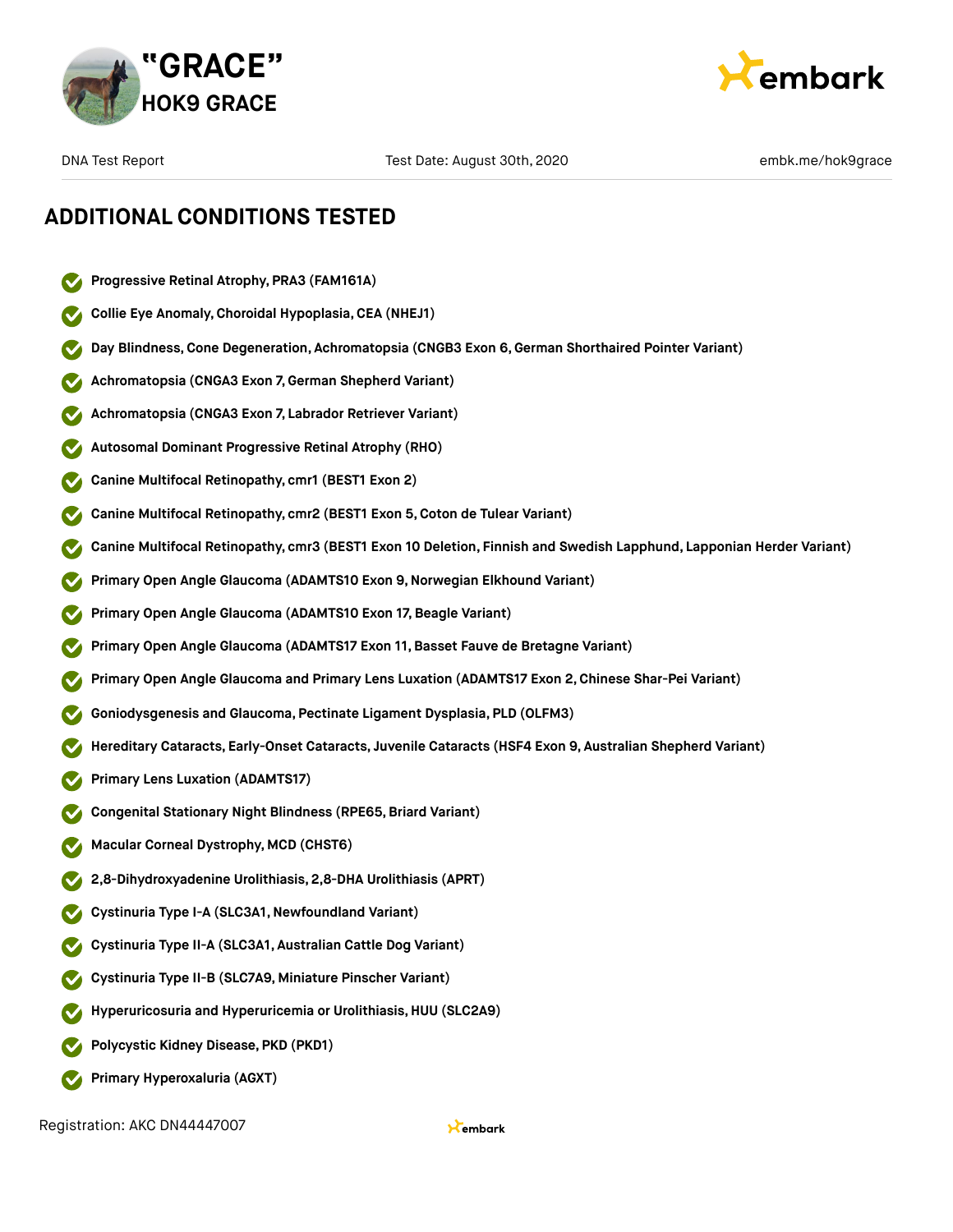



- **Protein Losing Nephropathy, PLN (NPHS1)**
- **X-Linked Hereditary Nephropathy, XLHN (COL4A5 Exon 35, Samoyed Variant 2)**
- **Autosomal Recessive Hereditary Nephropathy, Familial Nephropathy, ARHN (COL4A4 Exon 3,Cocker Spaniel Variant)**
- **Primary Ciliary Dyskinesia, PCD (CCDC39 Exon 3,Old English Sheepdog Variant)**
- **Congenital Keratoconjunctivitis Sicca and Ichthyosiform Dermatosis,Dry Eye Curly Coat Syndrome, CKCSID (FAM83H Exon 5)**
- **X-linked Ectodermal Dysplasia, Anhidrotic Ectodermal Dysplasia, XHED (EDA Intron 8)**
- **Renal Cystadenocarcinoma and Nodular Dermatofibrosis, RCND (FLCN Exon 7)**
- **Canine Fucosidosis (FUCA1)**
- **Glycogen Storage Disease Type II, Pompe's Disease,GSD II (GAA, Finnish and Swedish Lapphund, Lapponian Herder Variant)**
- **Glycogen Storage Disease Type IA, Von Gierke Disease,GSD IA (G6PC, Maltese Variant)**
- **Glycogen Storage Disease Type IIIA,GSD IIIA (AGL,Curly Coated Retriever Variant)**
- **Mucopolysaccharidosis Type I, MPS I (IDUA, Plott Hound Variant)**
- **Mucopolysaccharidosis Type IIIA, Sanfilippo Syndrome Type A, MPS IIIA (SGSH Exon 6,Dachshund Variant)**
- **Mucopolysaccharidosis Type IIIA, Sanfilippo Syndrome Type A, MPS IIIA (SGSH Exon 6,New Zealand Huntaway Variant)**
- **Mucopolysaccharidosis Type VII, Sly Syndrome, MPS VII (GUSB Exon 5, Terrier Brasileiro Variant)**
- **Glycogen storage disease Type VII, Phosphofructokinase Deficiency, PFK Deficiency (PFKM, Whippet and English Springer Spaniel Variant)**
- **Glycogen storage disease Type VII, Phosphofructokinase Deficiency, PFK Deficiency (PFKM, Wachtelhund Variant)**
- **Lagotto Storage Disease (ATG4D)**
- **Neuronal Ceroid Lipofuscinosis 1,NCL 1 (PPT1 Exon 8,Dachshund Variant 1)**
- **Neuronal Ceroid Lipofuscinosis 2,NCL 2 (TPP1 Exon 4,Dachshund Variant 2)**
- **Neuronal Ceroid Lipofuscinosis,Cerebellar Ataxia,NCL4A (ARSG Exon 2, American Staffordshire Terrier Variant)**
- **Neuronal Ceroid Lipofuscinosis 5,NCL 5 (CLN5 Exon 4 SNP,Border Collie Variant)**
- **Neuronal Ceroid Lipofuscinosis 6,NCL 6 (CLN6 Exon 7, Australian Shepherd Variant)**
- **Neuronal Ceroid Lipofuscinosis 8,NCL 8 (CLN8 Exon 2, English Setter Variant)**
- **Neuronal Ceroid Lipofuscinosis 7,NCL 7 (MFSD8, Chihuahua and Chinese Crested Variant)**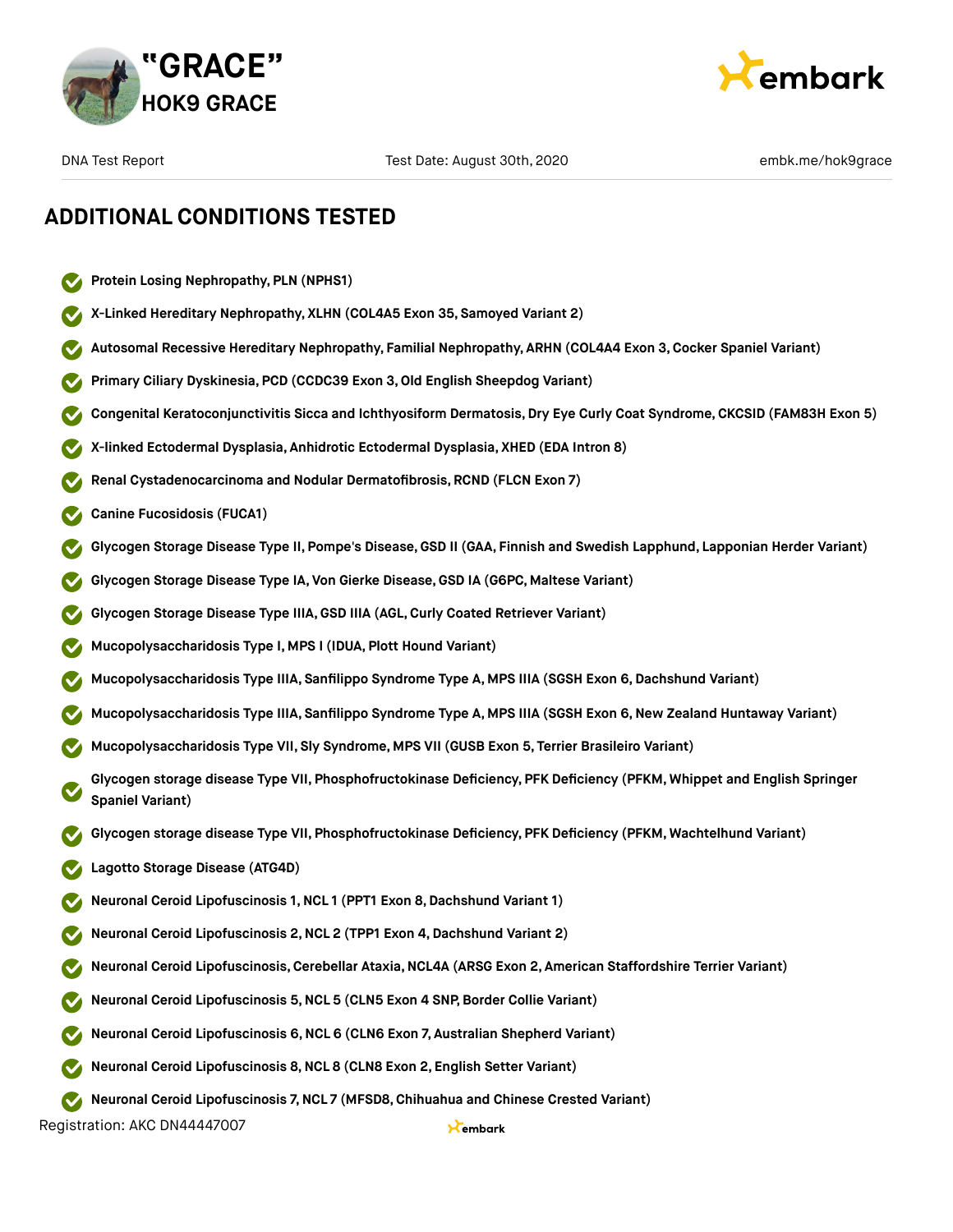



- **Neuronal Ceroid Lipofuscinosis 8,NCL 8 (CLN8, Australian Shepherd Variant)**
- **Neuronal Ceroid Lipofuscinosis 10,NCL 10 (CTSD Exon 5, American Bulldog Variant)**
- **Neuronal Ceroid Lipofuscinosis 5,NCL 5 (CLN5 Exon 4 Deletion,Golden Retriever Variant)**
- **Adult-Onset Neuronal Ceroid Lipofuscinosis,NCL A,NCL 12 (ATP13A2, Tibetan Terrier Variant)**
- **Late-Onset Neuronal Ceroid Lipofuscinosis,NCL 12 (ATP13A2, Australian Cattle Dog Variant)**
- **GM1 Gangliosidosis (GLB1 Exon 15, Shiba Inu Variant)**
- **GM1 Gangliosidosis (GLB1 Exon 15, Alaskan Husky Variant)**
- **GM1 Gangliosidosis (GLB1 Exon 2, Portuguese Water Dog Variant)**
- **GM2 Gangliosidosis (HEXB, Poodle Variant)**
- **GM2 Gangliosidosis (HEXA, Japanese Chin Variant)**
- **Globoid Cell Leukodystrophy, Krabbe disease (GALC Exon 5, Terrier Variant)**
- **Autosomal Recessive Amelogenesis Imperfecta, Familial Enamel Hypoplasia (ENAM Deletion, Italian Greyhound Variant)**
- **Autosomal Recessive Amelogenesis Imperfecta, Familial Enamel Hypoplasia (ENAM SNP, Parson Russell Terrier Variant)**
- **Persistent Mullerian Duct Syndrome, PMDS (AMHR2)**
- **Deafness and Vestibular Syndrome of Dobermans,DVDob,DINGS (MYO7A)**
- **Shar-Pei Autoinflammatory Disease, SPAID, Shar-Pei Fever (MTBP)**
- **Alaskan Husky Encephalopathy, Subacute Necrotizing Encephalomyelopathy (SLC19A3)**
- **Alexander Disease (GFAP)**
- **Cerebellar Abiotrophy,Neonatal Cerebellar Cortical Degeneration,NCCD (SPTBN2,Beagle Variant)**
- **Cerebellar Ataxia, Progressive Early-Onset Cerebellar Ataxia (SEL1L, Finnish Hound Variant)**
- **Cerebellar Hypoplasia (VLDLR, Eurasier Variant)**
- **Spinocerebellar Ataxia, Late-Onset Ataxia, LoSCA (CAPN1)**
- **Spinocerebellar Ataxia with Myokymia and/or Seizures (KCNJ10)**
- **Hereditary Ataxia,Cerebellar Degeneration (RAB24,Old English Sheepdog and Gordon Setter Variant)**
- **Benign Familial Juvenile Epilepsy, Remitting Focal Epilepsy (LGI2)**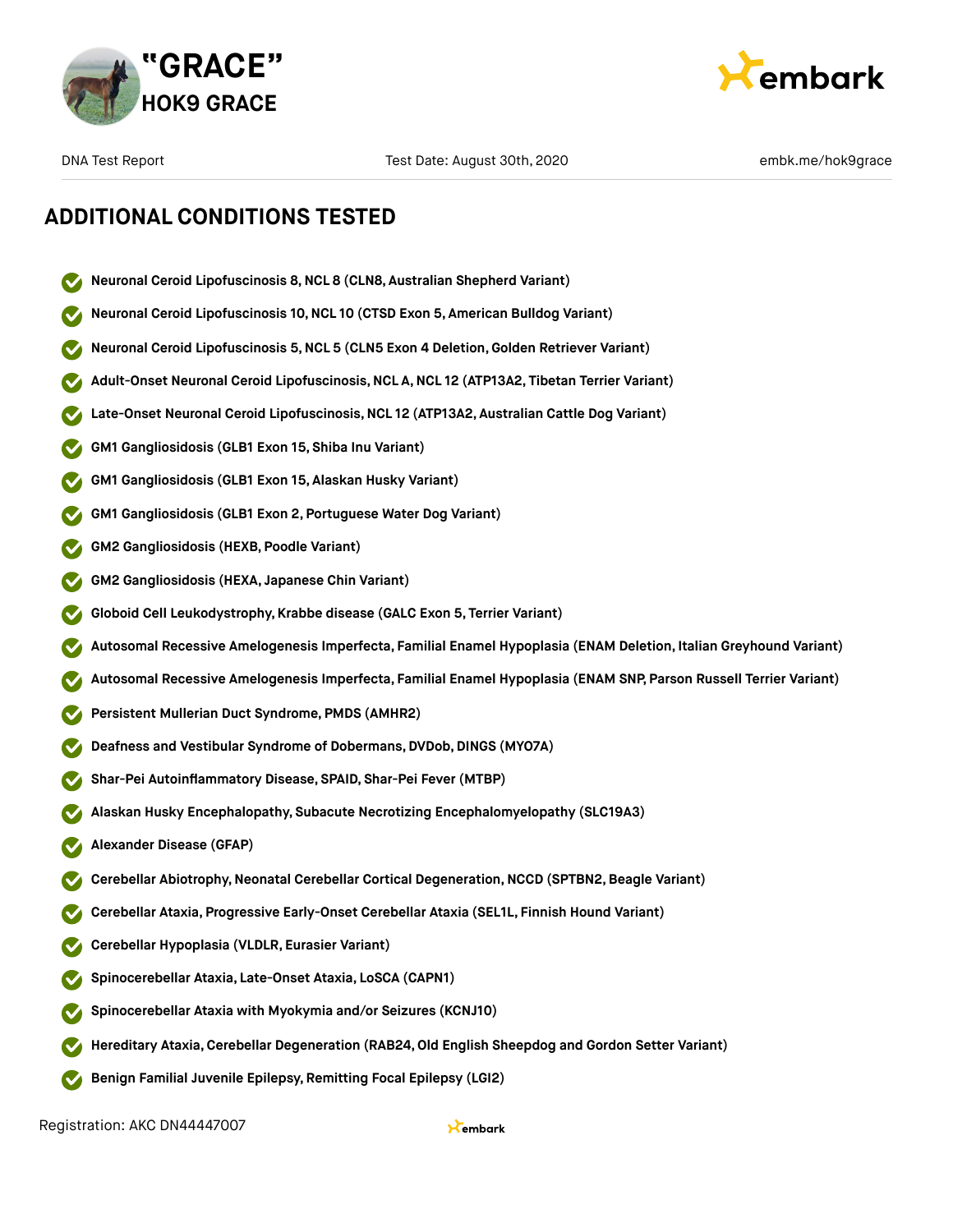



- **Degenerative Myelopathy,DM (SOD1A)**
- **Fetal-Onset Neonatal Neuroaxonal Dystrophy (MFN2,Giant Schnauzer Variant)**
- **Hypomyelination and Tremors (FNIP2, Weimaraner Variant)**
- **Shaking Puppy Syndrome, X-linked Generalized Tremor Syndrome (PLP1, English Springer Spaniel Variant)**
- **Neuroaxonal Dystrophy,NAD (TECPR2, Spanish Water Dog Variant)**
- **Neuroaxonal Dystrophy,NAD (VPS11, Rottweiler Variant)**
- **L-2-Hydroxyglutaricaciduria, L2HGA (L2HGDH, Staffordshire Bull Terrier Variant)**
- **Neonatal Encephalopathy with Seizures, NEWS (ATF2)**
- **Polyneuropathy (NDRG1 Deletion,Greyhound Variant)**
- **Alaskan Malamute Polyneuropathy, AMPN (NDRG1 SNP)**
- **Narcolepsy (HCRTR2 Intron 6, Labrador Retriever Variant)**
- **Narcolepsy (HCRTR2 Exon 1,Dachshund Variant)**
- **Progressive Neuronal Abiotrophy,Canine Multiple System Degeneration,CMSD (SERAC1 Exon 15, Kerry Blue Terrier Variant)**
- **Progressive Neuronal Abiotrophy,Canine Multiple System Degeneration,CMSD (SERAC1 Exon 4, Chinese Crested Variant)**
- **Juvenile Laryngeal Paralysis and Polyneuropathy, Polyneuropathy with Ocular Abnormalities and Neuronal Vacuolation, POANV (RAB3GAP1, Rottweiler Variant)**
- **Hereditary Sensory Autonomic Neuropathy, Acral Mutilation Syndrome, AMS (GDNF-AS, Spaniel and Pointer Variant)**
- **Juvenile-Onset Polyneuropathy, Leonberger Polyneuropathy 1, LPN1 (LPN1, ARHGEF10)**
- **Juvenile Myoclonic Epilepsy (DIRAS1)**
- **Juvenile-Onset Polyneuropathy, Leonberger Polyneuropathy 2, LPN2 (GJA9)**
- **Dilated Cardiomyopathy, DCM1 (PDK4, Doberman Pinscher Variant 1)**
- **Dilated Cardiomyopathy, DCM2 (TTN, Doberman Pinscher Variant 2)**
- **Long QT Syndrome (KCNQ1)**
- **Muscular Dystrophy (DMD,Cavalier King Charles Spaniel Variant 1)**
- **Muscular Dystrophy (DMD,Golden Retriever Variant)**
- **Limb** Girdle Muscular Dystrophy (SGCD, Boston Terrier Variant)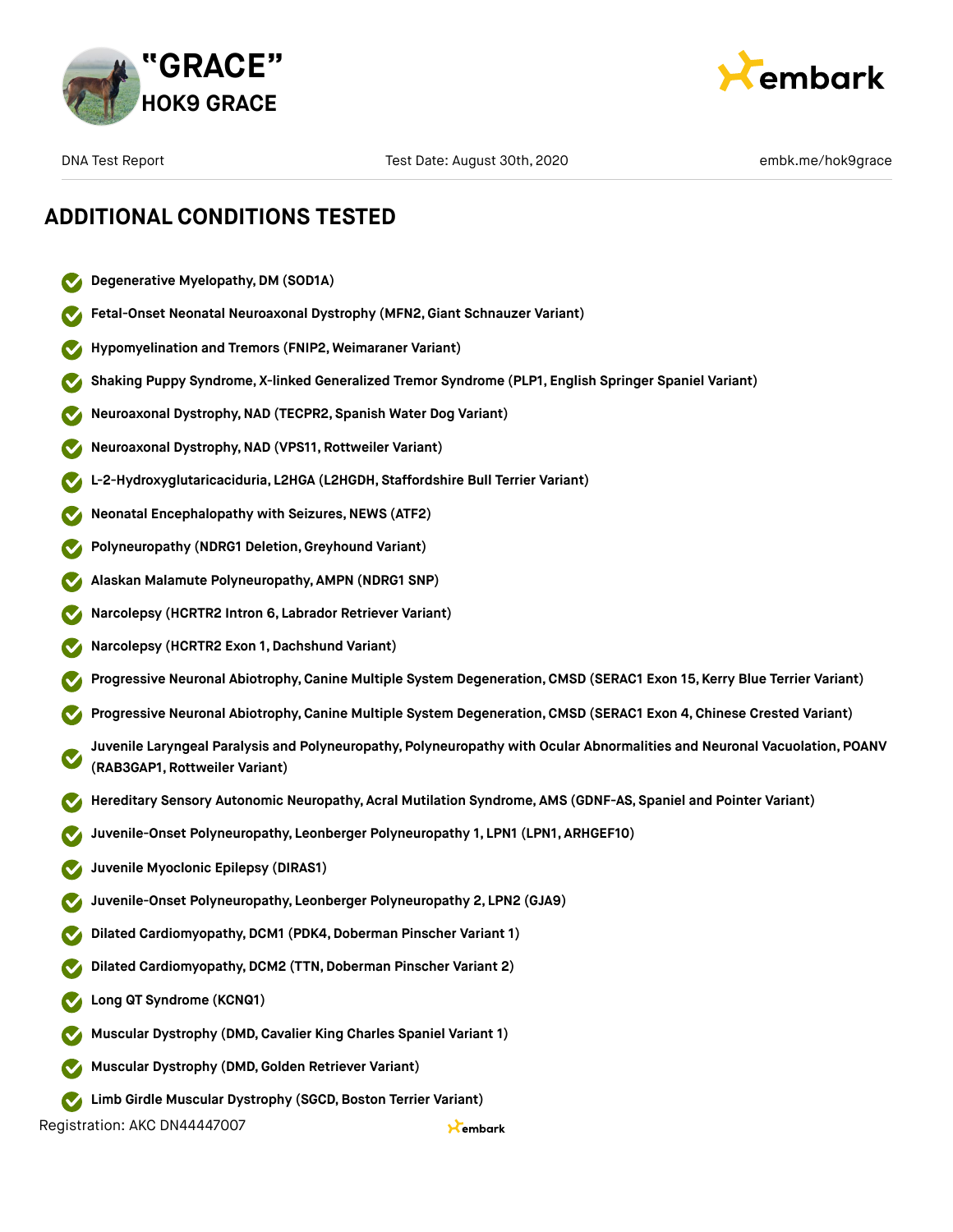



- **Centronuclear Myopathy,CNM (PTPLA)**
- **Exercise-Induced Collapse, EIC (DNM1)**
- **Inherited Myopathy of Great Danes (BIN1)**
- **Myostatin Deficiency,Bully Whippet Syndrome (MSTN)**
- **Myotonia Congenita (CLCN1 Exon 7, Miniature Schnauzer Variant)**
- **Myotonia Congenita (CLCN1 Exon 23, Australian Cattle Dog Variant)**
- **Myotubular Myopathy 1, X-linked Myotubular Myopathy, XL-MTM (MTM1, Labrador Retriever Variant)**
- **Hypocatalasia, Acatalasemia (CAT)**
- **Pyruvate Dehydrogenase Deficiency (PDP1, Spaniel Variant)**
- **Malignant Hyperthermia (RYR1)**
- **Imerslund-Grasbeck Syndrome, Selective Cobalamin Malabsorption (CUBN Exon 53,Border Collie Variant)**
- **Imerslund-Grasbeck Syndrome, Selective Cobalamin Malabsorption (CUBN Exon 8,Beagle Variant)**
- **Inherited Selected Cobalamin Malabsorption with Proteinuria (CUBN, Komondor Variant)**
- **Lundehund Syndrome (LEPREL1)**
- **Congenital Myasthenic Syndrome,CMS (CHAT,Old Danish Pointing Dog Variant)**
- **Congenital Myasthenic Syndrome,CMS (COLQ, Labrador Retriever Variant)**
- **Congenital Myasthenic Syndrome,CMS (CHRNE, Jack Russell Terrier Variant)**
- **Episodic Falling Syndrome (BCAN)**
- **Paroxysmal Dyskinesia, PxD (PIGN)**
- **Dystrophic Epidermolysis Bullosa (COL7A1,Golden Retriever Variant)**
- **Dystrophic Epidermolysis Bullosa (COL7A1,Central Asian Shepherd Dog Variant)**
- **Ectodermal Dysplasia, Skin Fragility Syndrome (PKP1, Chesapeake Bay Retriever Variant)**
- **Ichthyosis, Epidermolytic Hyperkeratosis (KRT10, Terrier Variant)**
- **Ichthyosis, ICH1 (PNPLA1,Golden Retriever Variant)**
- **Ichthyosis (SLC27A4,Great Dane Variant)**  $\bullet$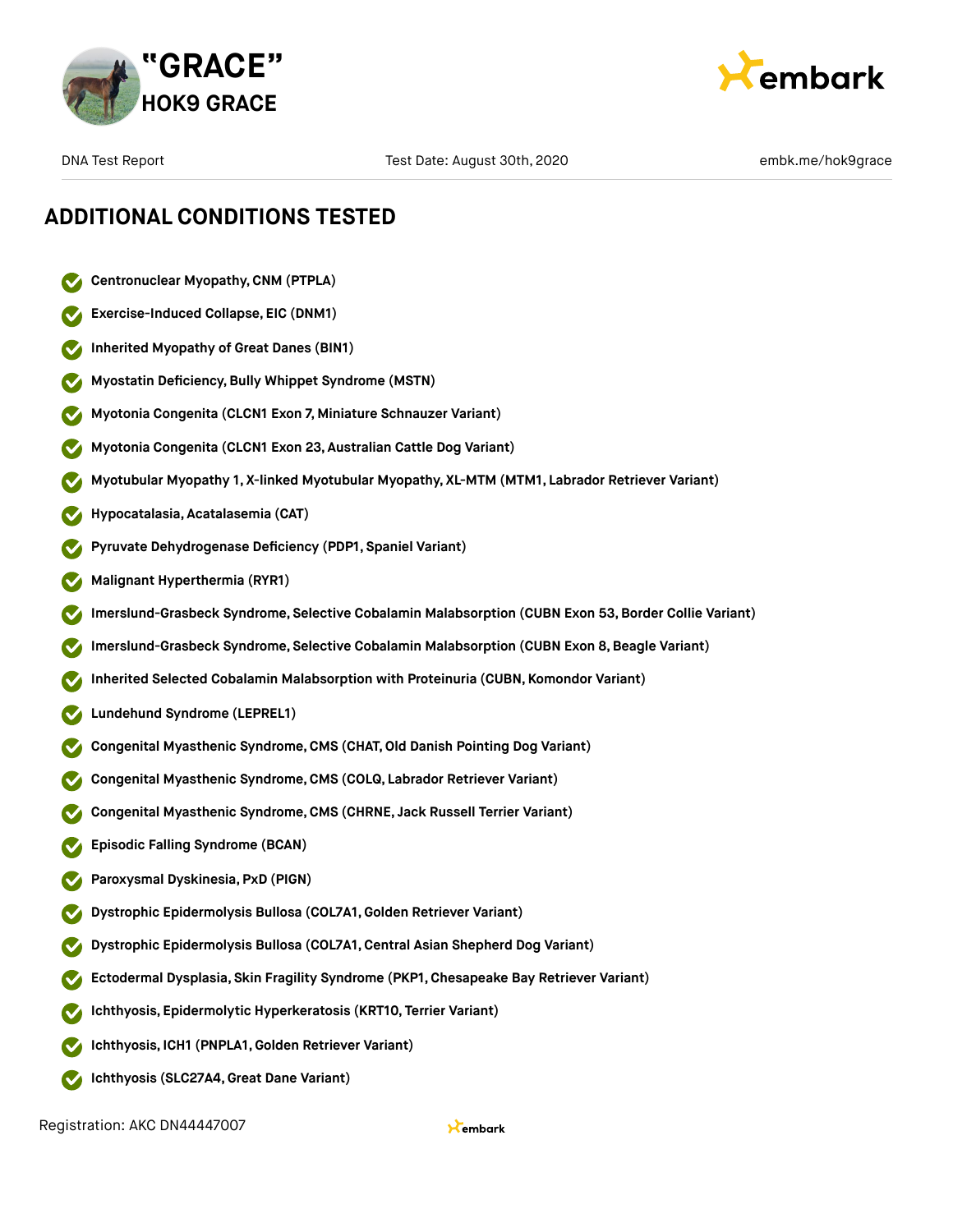



# **ADDITIONAL CONDITIONS TESTED**

- **Ichthyosis (NIPAL4, American Bulldog Variant)**  $\checkmark$
- **Focal Non-Epidermolytic Palmoplantar Keratoderma, Pachyonychia Congenita (KRT16, Dogue de Bordeaux Variant)**
- **Hereditary Footpad Hyperkeratosis (FAM83G, Terrier and Kromfohrlander Variant)**
- **Hereditary Nasal Parakeratosis,HNPK (SUV39H2)**
- **Musladin-Lueke Syndrome, MLS (ADAMTSL2)**
- **Oculocutaneous Albinism,OCA (SLC45A2, Pekingese Variant)**
- **Bald Thigh Syndrome (IGFBP5)**
- **Cleft Lip and/or Cleft Palate (ADAMTS20,Nova Scotia Duck Tolling Retriever Variant)**
- **Hereditary Vitamin D-Resistant Rickets (VDR)**
- **Osteogenesis Imperfecta,Brittle Bone Disease (COL1A2,Beagle Variant)**
- **Osteogenesis Imperfecta,Brittle Bone Disease (SERPINH1, Dachshund Variant)**
- **Osteogenesis Imperfecta,Brittle Bone Disease (COL1A1,Golden Retriever Variant)**
- **Osteochondrodysplasia, Skeletal Dwarfism (SLC13A1, Poodle Variant)**
- **Skeletal Dysplasia 2, SD2 (COL11A2, Labrador Retriever Variant)**
- **Craniomandibular Osteopathy,CMO (SLC37A2)**
- **Chondrodystrophy and Intervertebral Disc Disease,CDDY/IVDD, Type I IVDD (FGF4 retrogene CFA12)**
- **Chondrodystrophy (ITGA10,Norwegian Elkhound and Karelian Bear Dog Variant)**